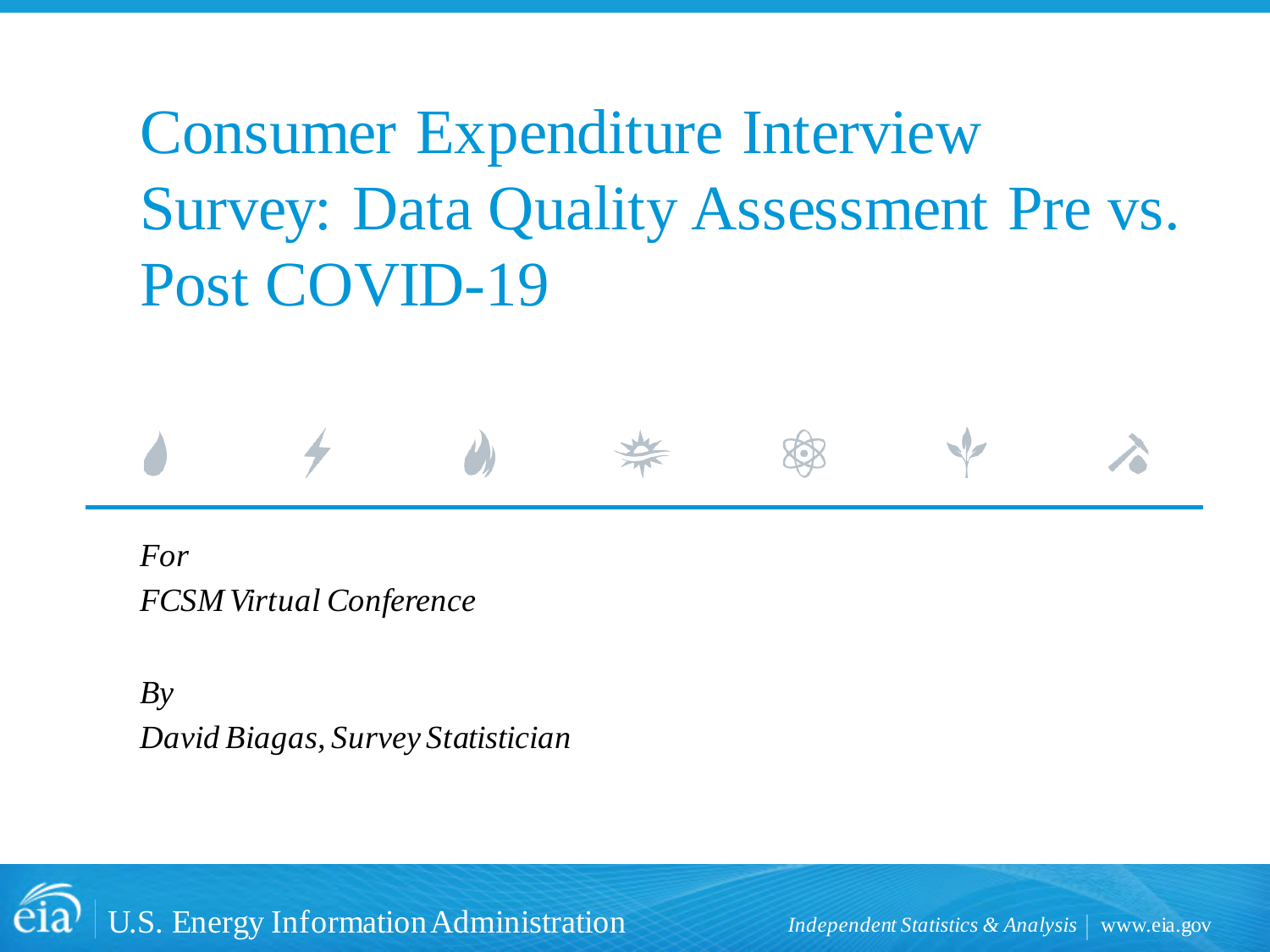# Consumer Expenditure Survey

- Consumer Expenditure Survey (CEQ)
	- Designed to be an in-person survey
	- Personal visit is primary mode of data collection
		- Especially for respondents completing their first wave of the survey
- Covid-19 Pandemic
	- Halt of in-person data collection
- Goal for today is to examine the effect of the covid-19 pandemic on key indicators of data quality

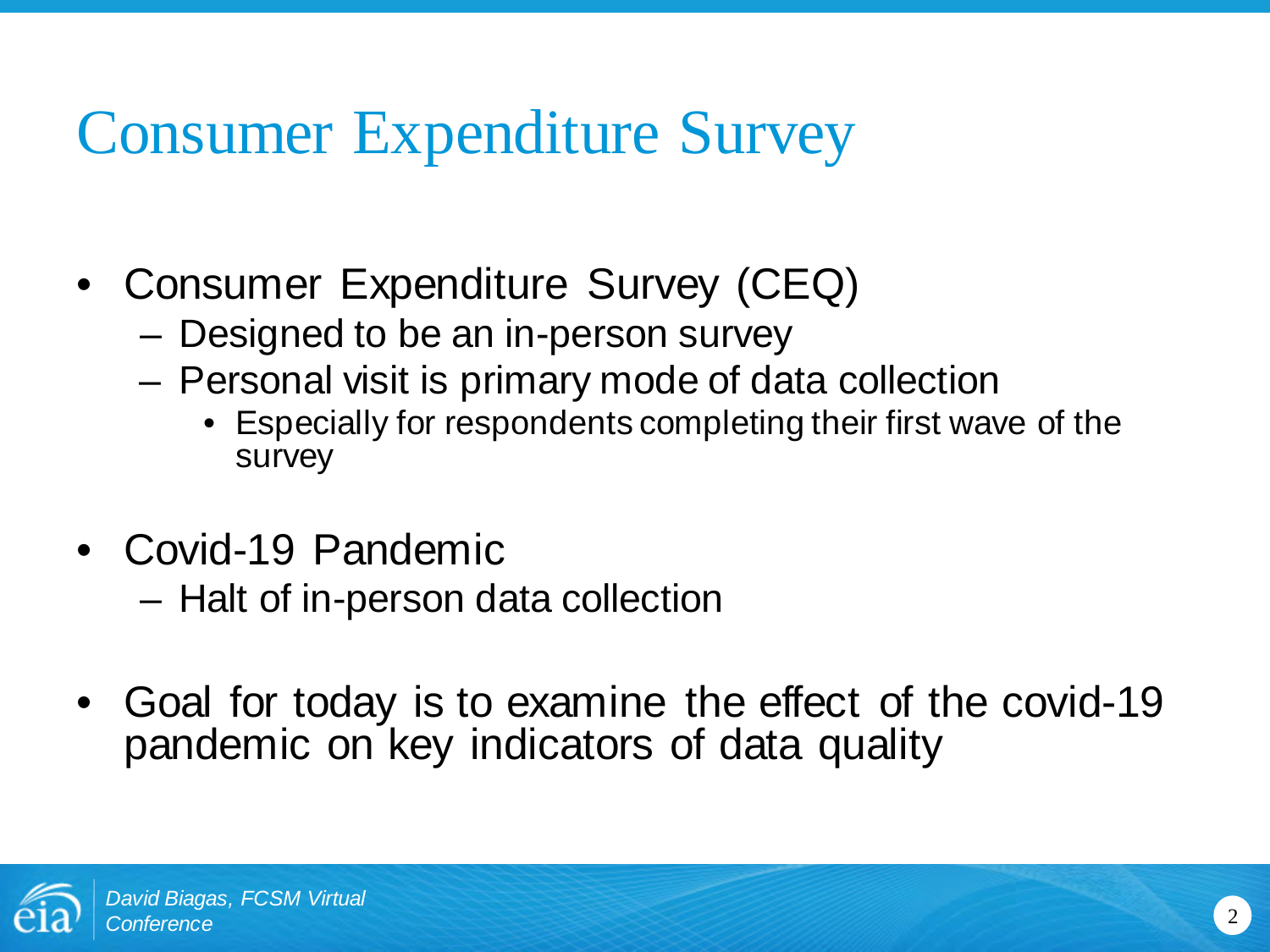# Research Questions

- Did the covid-19 pandemic have a detrimental effect on data quality?
	- Does the effect of the pandemic differ for:
		- wave 1 respondents (who will not be interviewed in person)?
		- respondents who experienced a mode change from the previous wave (i.e., went from personal visit to telephone completion)?

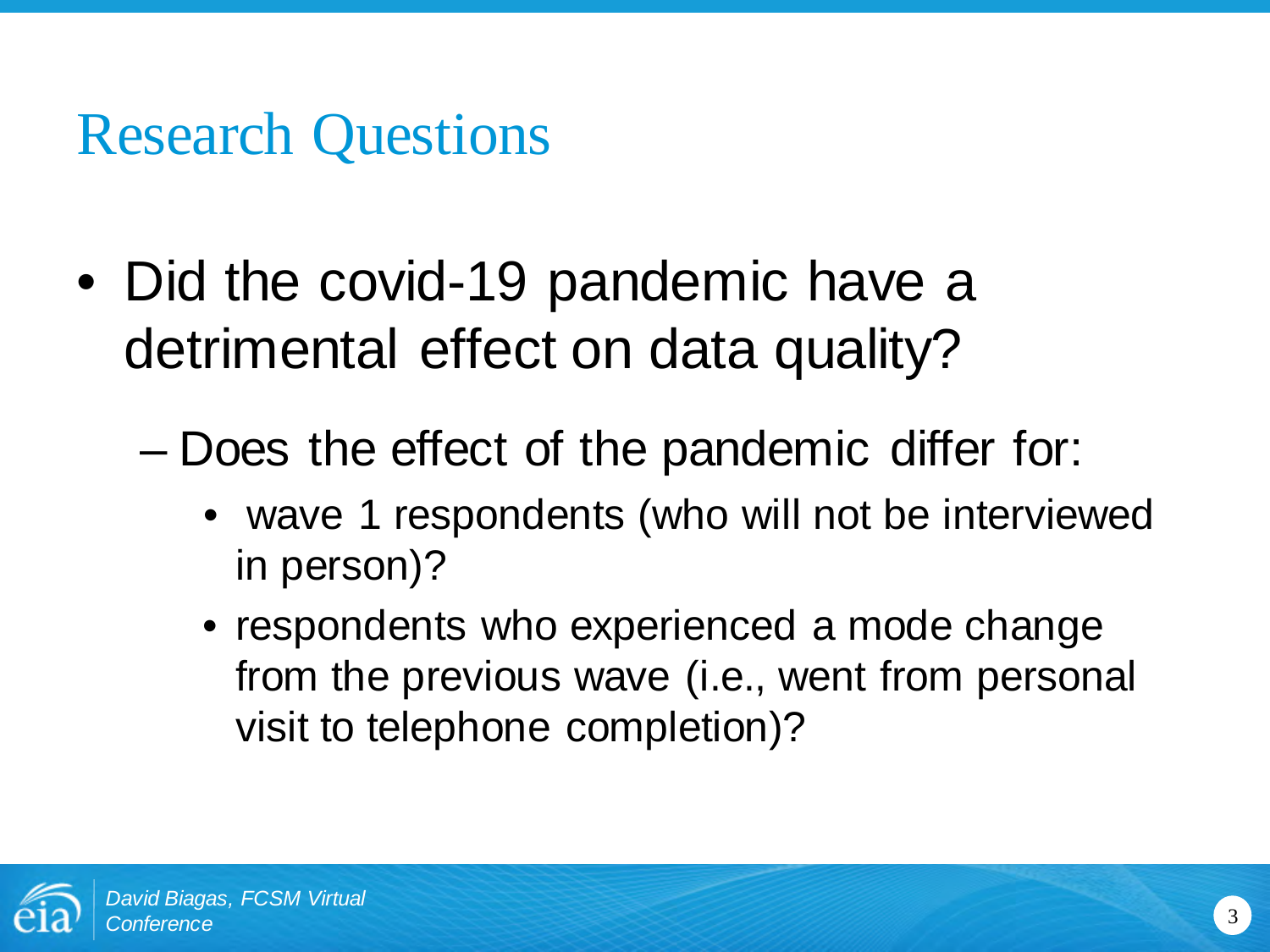# Data and Methods

- July 2019 through June 2020
- 20,572 respondents
- Discontinuous growth curve models
	- A form of longitudinal modeling that allows you to examine how trends in an outcome change at a point of discontinuity (e.g., the emergence of the COVID-19 outbreak during March of 2020).
- Data Quality Indicators:
	- Total Expenditures
	- Number of Expenditures
	- Total Interview Time
	- Number of Edited Expenditures
	- Number of Rounded Expenditures

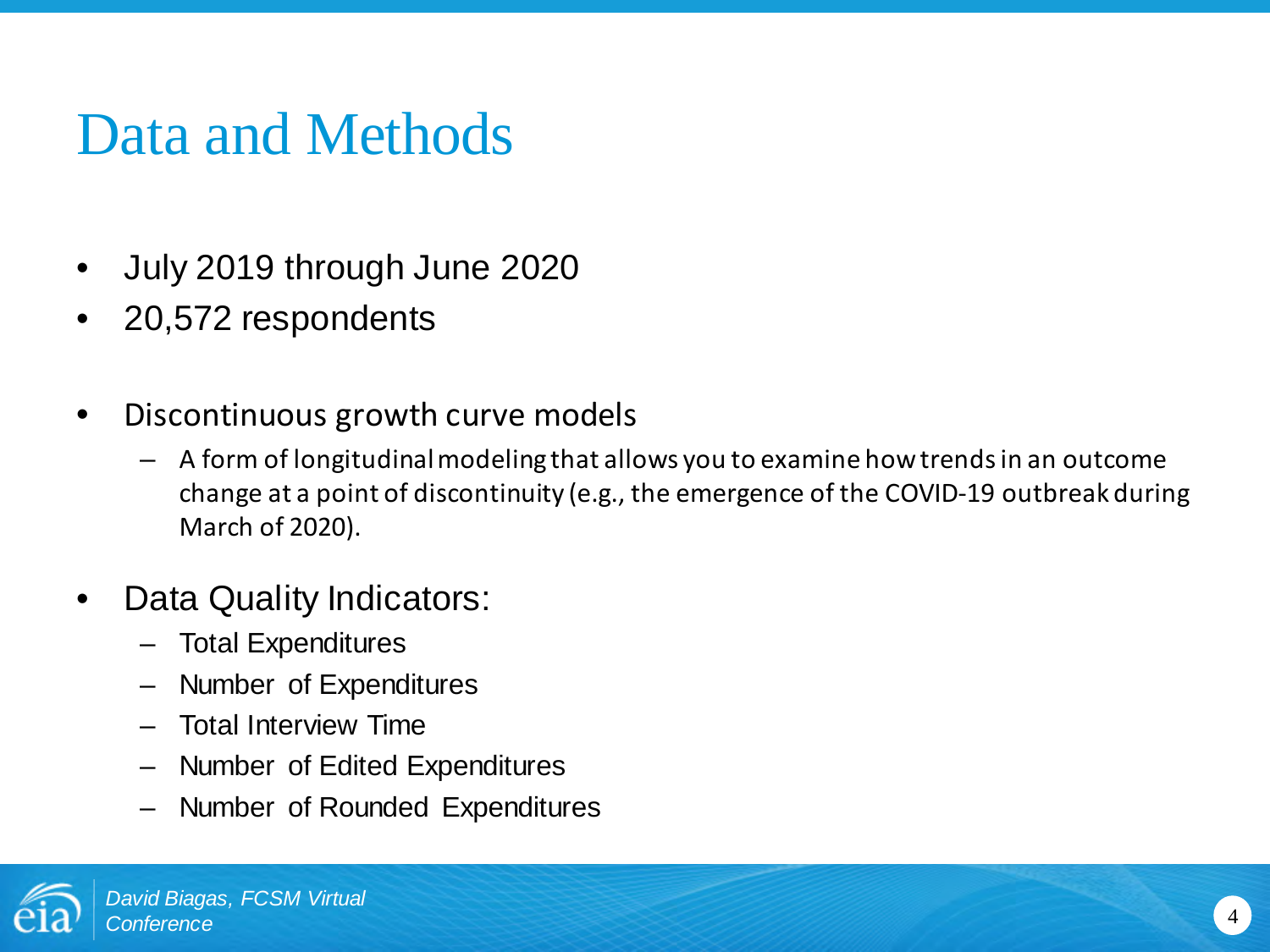| <b>Table 1. Covariates</b>                         |               |
|----------------------------------------------------|---------------|
| <b>Variable</b>                                    | <b>Type</b>   |
| <b>Mode of completion</b>                          | <b>Binary</b> |
| <b>Mode change</b>                                 | <b>Binary</b> |
| <b>Month</b>                                       | Continuous    |
| <b>Covid</b>                                       | <b>Binary</b> |
| Age of reference person                            | Continuous    |
| Age of reference person squared                    | Continuous    |
| Sex of reference person                            | <b>Binary</b> |
| Race of reference person                           | Categorical   |
| <b>Highest education level of reference person</b> | Categorical   |
| <b>Family income</b>                               | Categorical   |
| <b>Family size</b>                                 | Categorical   |
| <b>Housing tenure</b>                              | <b>Binary</b> |
| <b>Region</b>                                      | Categorical   |
| <b>Urbanicity</b>                                  | <b>Binary</b> |
| Income imputation                                  | <b>Binary</b> |
| <b>Record use</b>                                  | Categorical   |
|                                                    |               |
| <b>Total interview time</b>                        | Continuous    |
|                                                    |               |
| <b>Number of expenditures reported</b>             | Continuous    |
| <b>Wave</b>                                        | Categorical   |

éi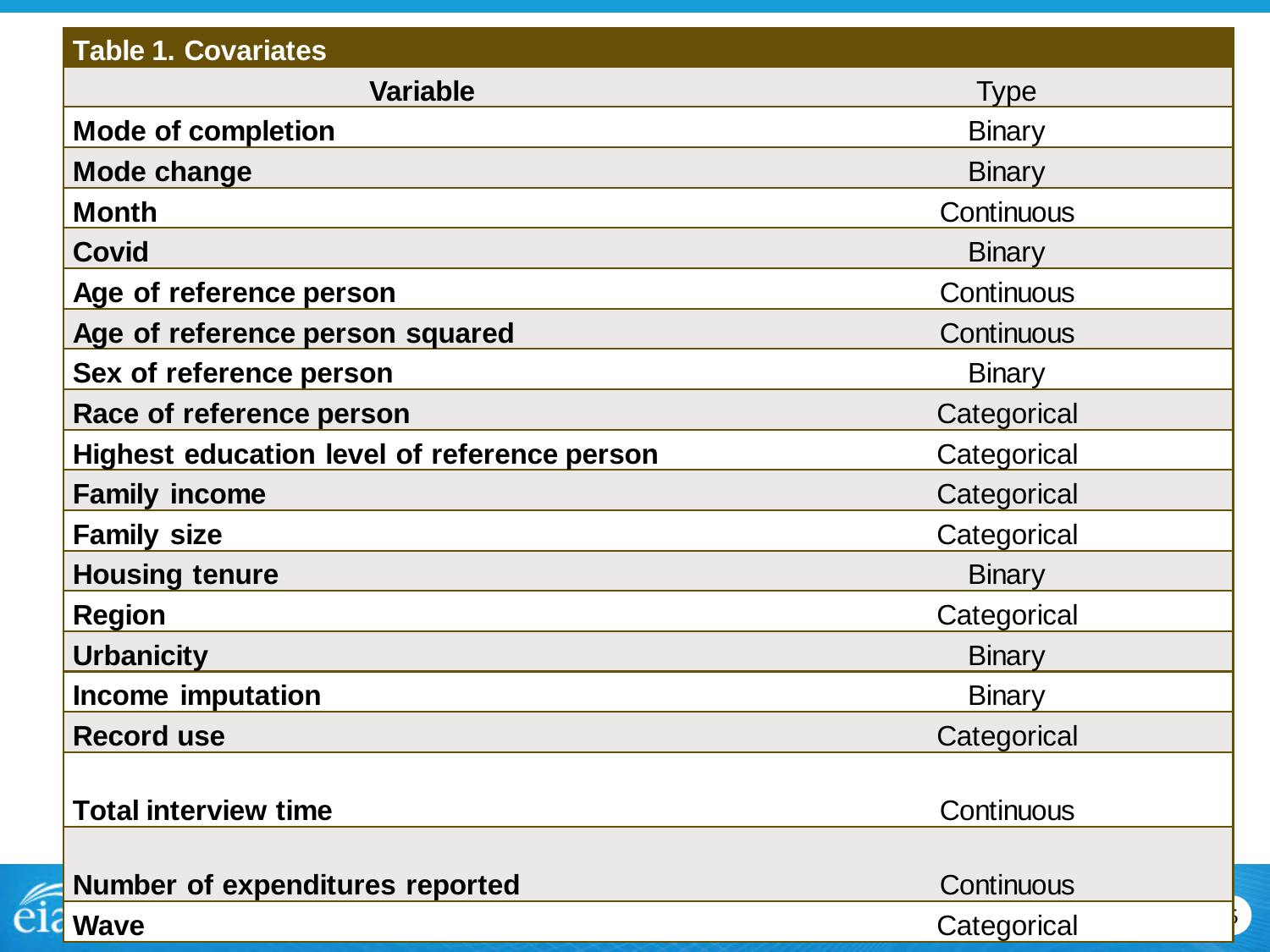| <b>Covariate</b>  | <b>Baseline</b> | <b>Wave</b> | <b>Mode Change</b> |
|-------------------|-----------------|-------------|--------------------|
| Month             | $0.02***$       | $-0.02***$  | $-0.02***$         |
| Covid             | $-0.24***$      | $-0.21**$   | $-0.22***$         |
| Mode Change       | $-0.07*$        | $-0.07$     | $-0.04$            |
| Wave2             | 0.06            | 0.08        | 0.07               |
| Wave3             | $-0.04$         | $-0.00$     | $-0.02$            |
| Wave4             | $-0.03$         | $-0.04$     | $-0.03$            |
| Covid*Wave2       |                 | $-0.05$     |                    |
| $Covid*Wave3$     |                 | $-0.09$     |                    |
| $Covid*Wave4$     |                 | 0.03        |                    |
| Covid*Mode Change |                 |             | $-0.07$            |

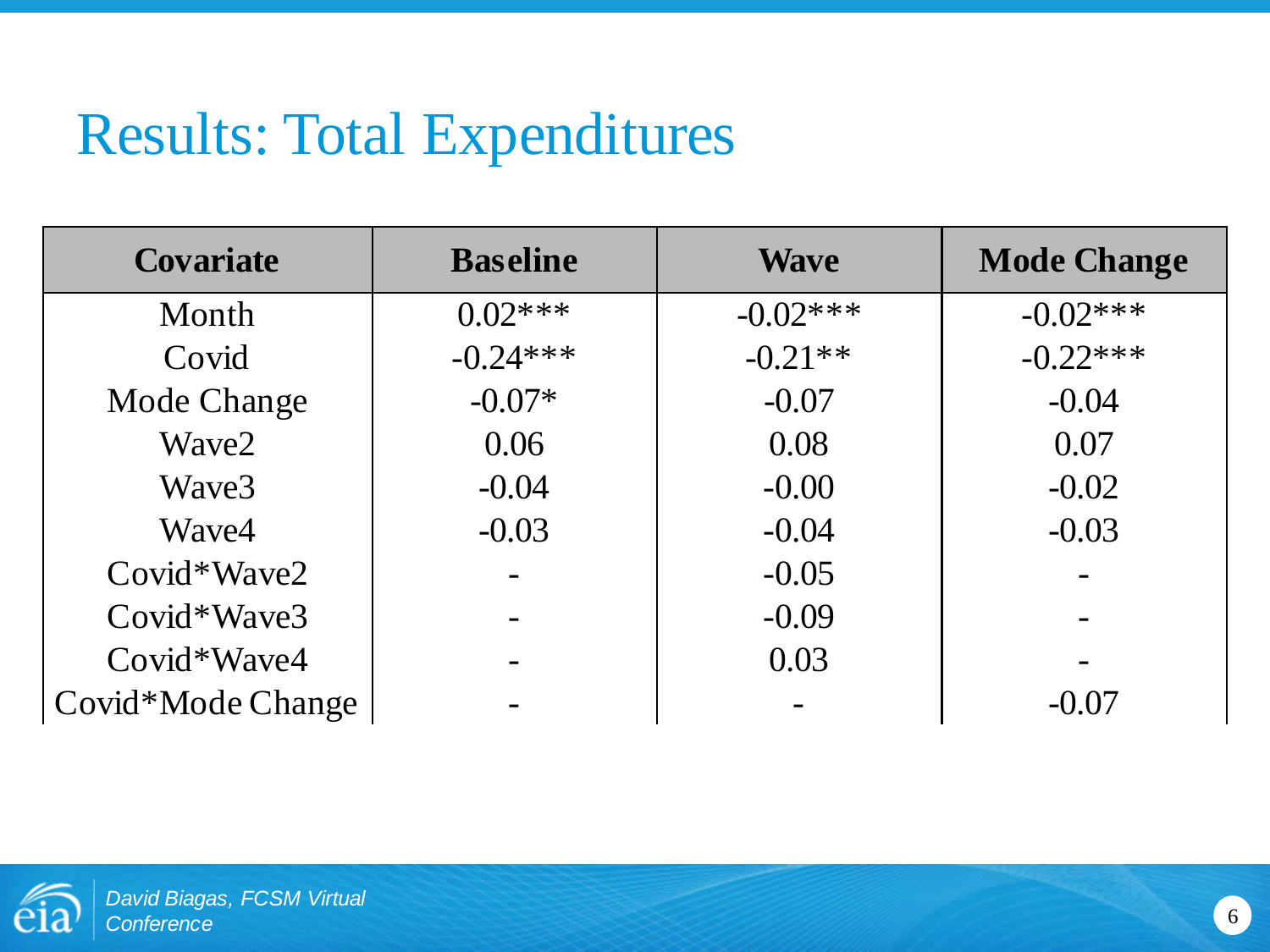| <b>Covariate</b>  | <b>Baseline</b> | <b>Wave</b> | <b>Mode Change</b> |
|-------------------|-----------------|-------------|--------------------|
| Month             | $0.02***$       | $-0.02***$  | $-0.02***$         |
| Covid             | $-0.24***$      | $-0.21**$   | $-0.22***$         |
| Mode Change       | $-0.07*$        | $-0.07$     | $-0.04$            |
| Wave2             | 0.06            | 0.08        | 0.07               |
| Wave3             | $-0.04$         | $-0.00$     | $-0.02$            |
| Wave4             | $-0.03$         | $-0.04$     | $-0.03$            |
| Covid*Wave2       |                 | $-0.05$     |                    |
| $Covid*Wave3$     |                 | $-0.09$     |                    |
| $Covid*Wave4$     |                 | 0.03        |                    |
| Covid*Mode Change |                 |             | $-0.07$            |

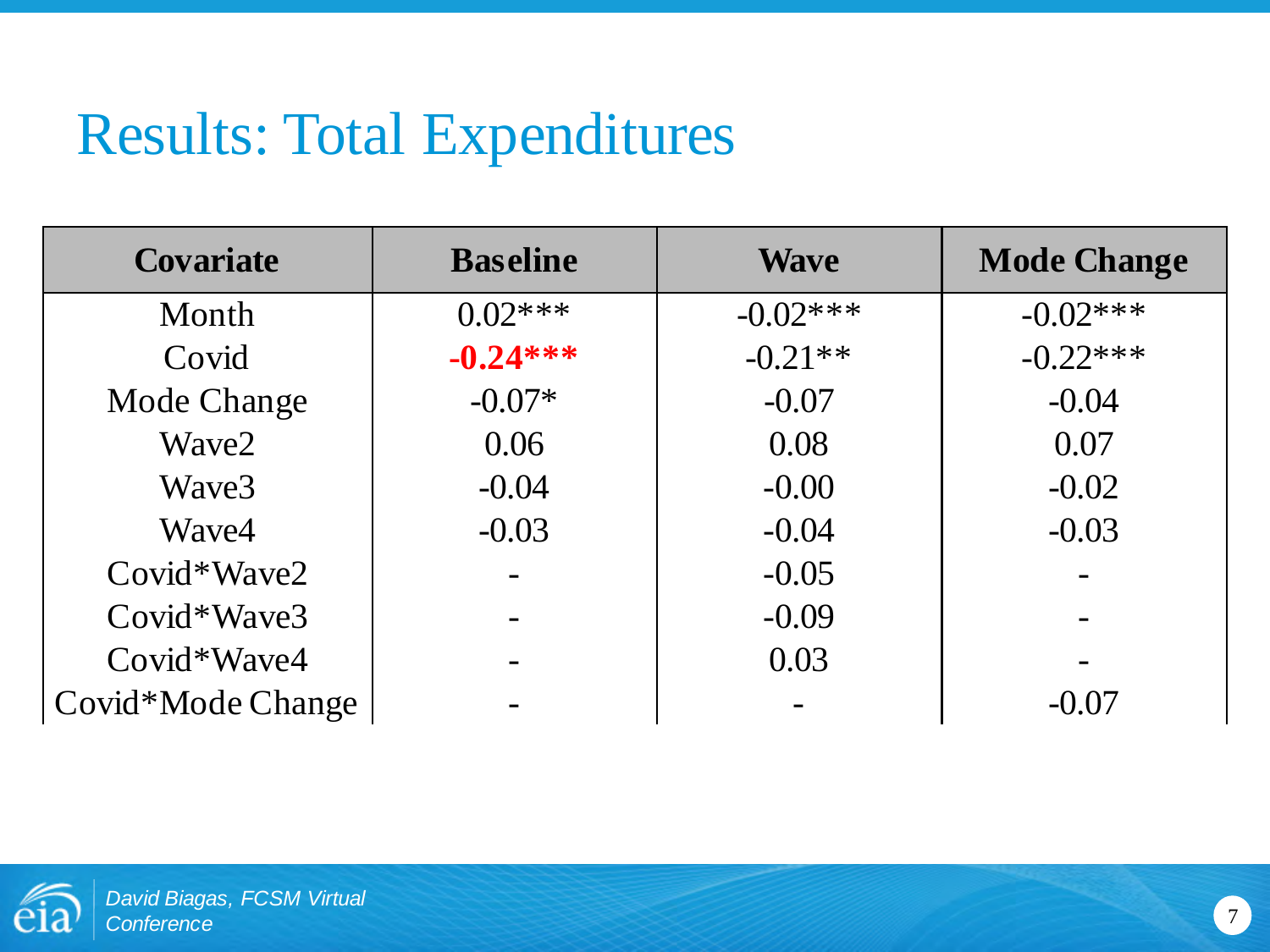| <b>Covariate</b>  | <b>Baseline</b> | <b>Wave</b> | <b>Mode Change</b> |
|-------------------|-----------------|-------------|--------------------|
| Month             | $0.02***$       | $-0.02***$  | $-0.02***$         |
| Covid             | $-0.24***$      | $-0.21**$   | $-0.22***$         |
| Mode Change       | $-0.07*$        | $-0.07$     | $-0.04$            |
| Wave2             | 0.06            | 0.08        | 0.07               |
| Wave3             | $-0.04$         | $-0.00$     | $-0.02$            |
| Wave4             | $-0.03$         | $-0.04$     | $-0.03$            |
| $Covid*Wave2$     |                 | $-0.05$     |                    |
| Covid*Wave3       |                 | $-0.09$     |                    |
| $Covid*Wave4$     |                 | 0.03        |                    |
| Covid*Mode Change |                 |             | $-0.07$            |

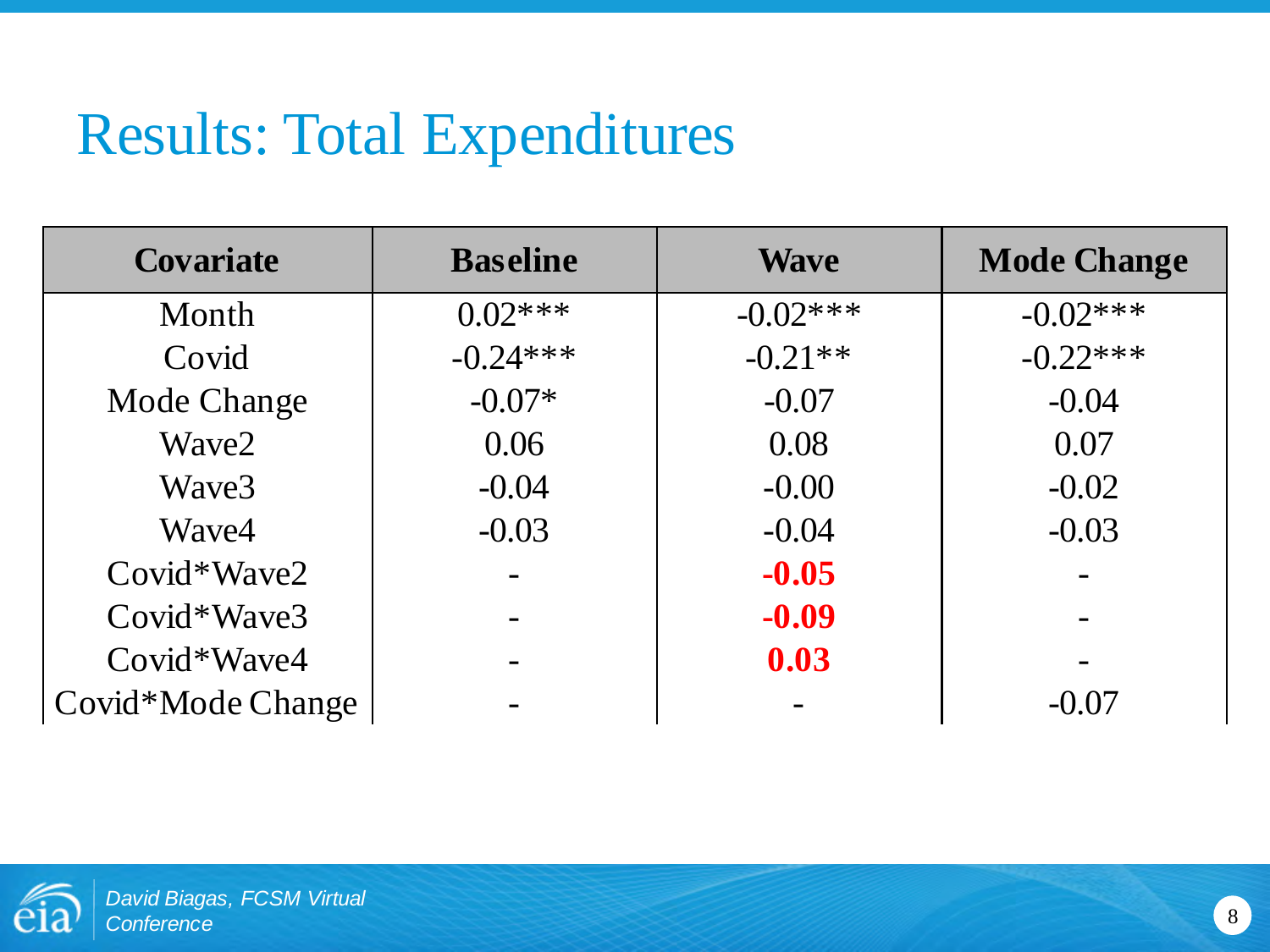| <b>Covariate</b>  | <b>Baseline</b> | <b>Wave</b> | <b>Mode Change</b> |
|-------------------|-----------------|-------------|--------------------|
| Month             | $0.02***$       | $-0.02***$  | $-0.02***$         |
| Covid             | $-0.24***$      | $-0.21**$   | $-0.22***$         |
| Mode Change       | $-0.07*$        | $-0.07$     | $-0.04$            |
| Wave2             | 0.06            | 0.08        | 0.07               |
| Wave3             | $-0.04$         | $-0.00$     | $-0.02$            |
| Wave4             | $-0.03$         | $-0.04$     | $-0.03$            |
| $Covid*Wave2$     |                 | $-0.05$     |                    |
| $Covid*Wave3$     |                 | $-0.09$     |                    |
| Covid*Wave4       |                 | 0.03        |                    |
| Covid*Mode Change |                 |             | $-0.07$            |

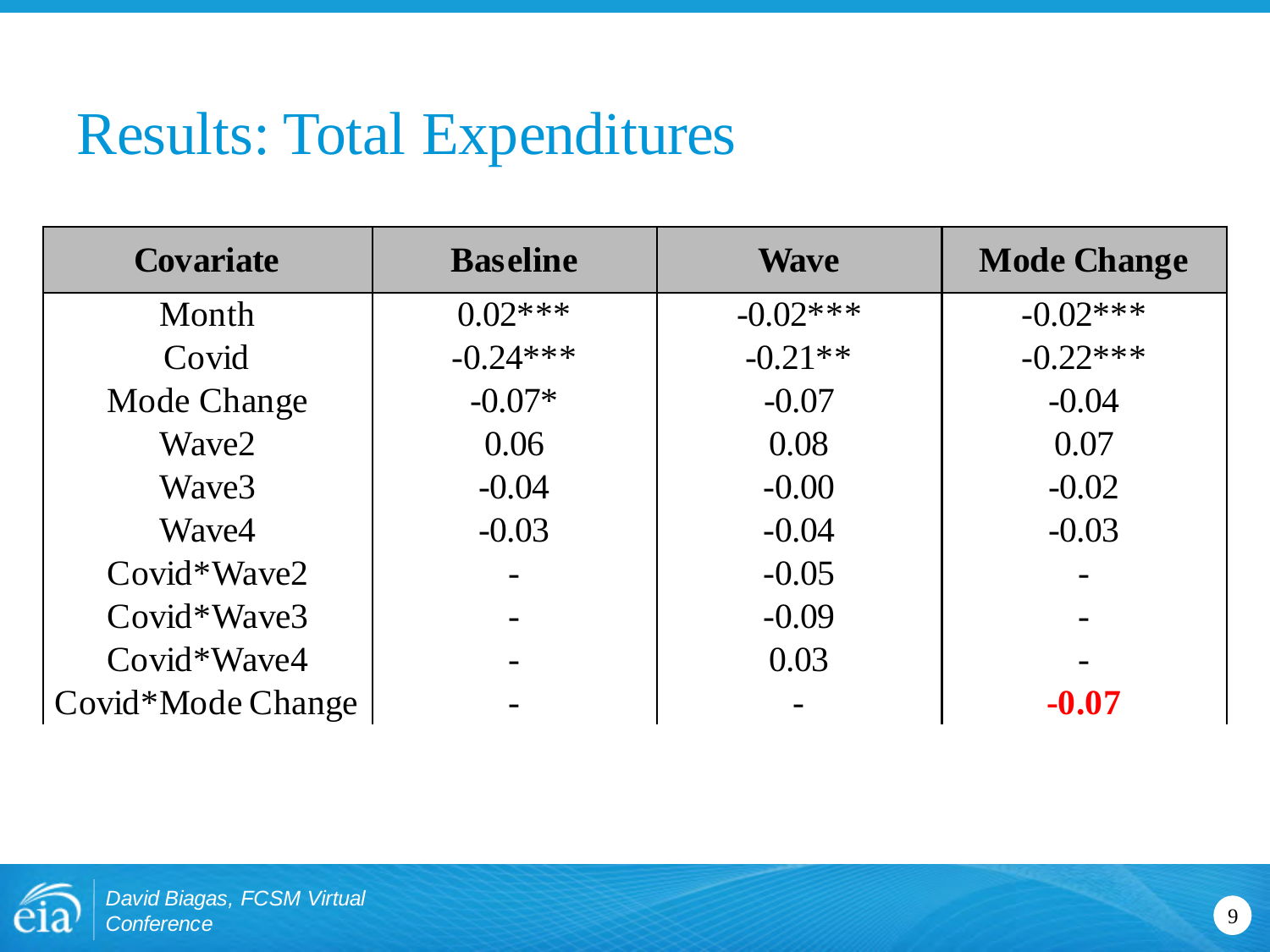| <b>Covariate</b>  | <b>Baseline</b> | <b>Wave</b> | <b>Mode Change</b> |
|-------------------|-----------------|-------------|--------------------|
| Month             | $-0.02$         | $-0.03$     | $-0.00$            |
| Covid             | $-2.32***$      | $-1.28*$    | $-2.75***$         |
| Mode Change       | 0.02            | 0.06        | 0.44               |
| Wave2             | $0.55**$        | $0.54**$    | $0.58**$           |
| Wave3             | $1.19***$       | $1.41***$   | $1.18***$          |
| Wave4             | $-0.22$         | 0.10        | $-0.25$            |
| $Covid*Wave2$     |                 | $-0.46$     |                    |
| $Covid*Wave3$     |                 | $-1.35*$    |                    |
| Covid*Wave4       |                 | $-1.44**$   |                    |
| Covid*Mode Change |                 |             | $1.23***$          |

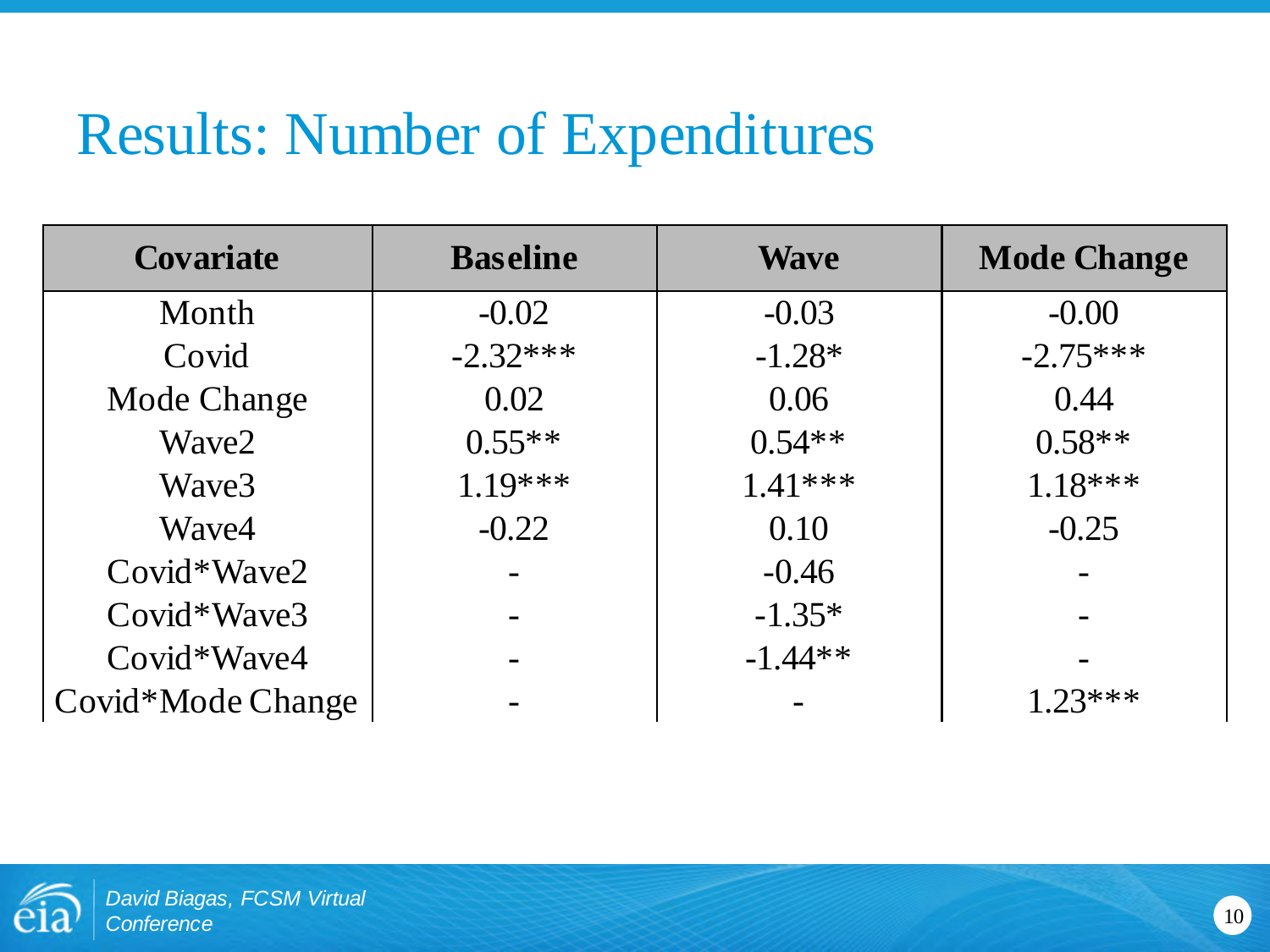| <b>Covariate</b>  | <b>Baseline</b> | <b>Wave</b> | <b>Mode Change</b> |
|-------------------|-----------------|-------------|--------------------|
| Month             | $-0.02$         | $-0.03$     | $-0.00$            |
| Covid             | $-2.32***$      | $-1.28*$    | $-2.75***$         |
| Mode Change       | 0.02            | 0.06        | 0.44               |
| Wave2             | $0.55**$        | $0.54**$    | $0.58**$           |
| Waye3             | $1.19***$       | $1.41***$   | $1.18***$          |
| Wave4             | $-0.22$         | 0.10        | $-0.25$            |
| $Covid*Wave2$     |                 | $-0.46$     |                    |
| $Covid*Wave3$     |                 | $-1.35*$    |                    |
| Covid*Wave4       |                 | $-1.44**$   |                    |
| Covid*Mode Change |                 |             | $1.23***$          |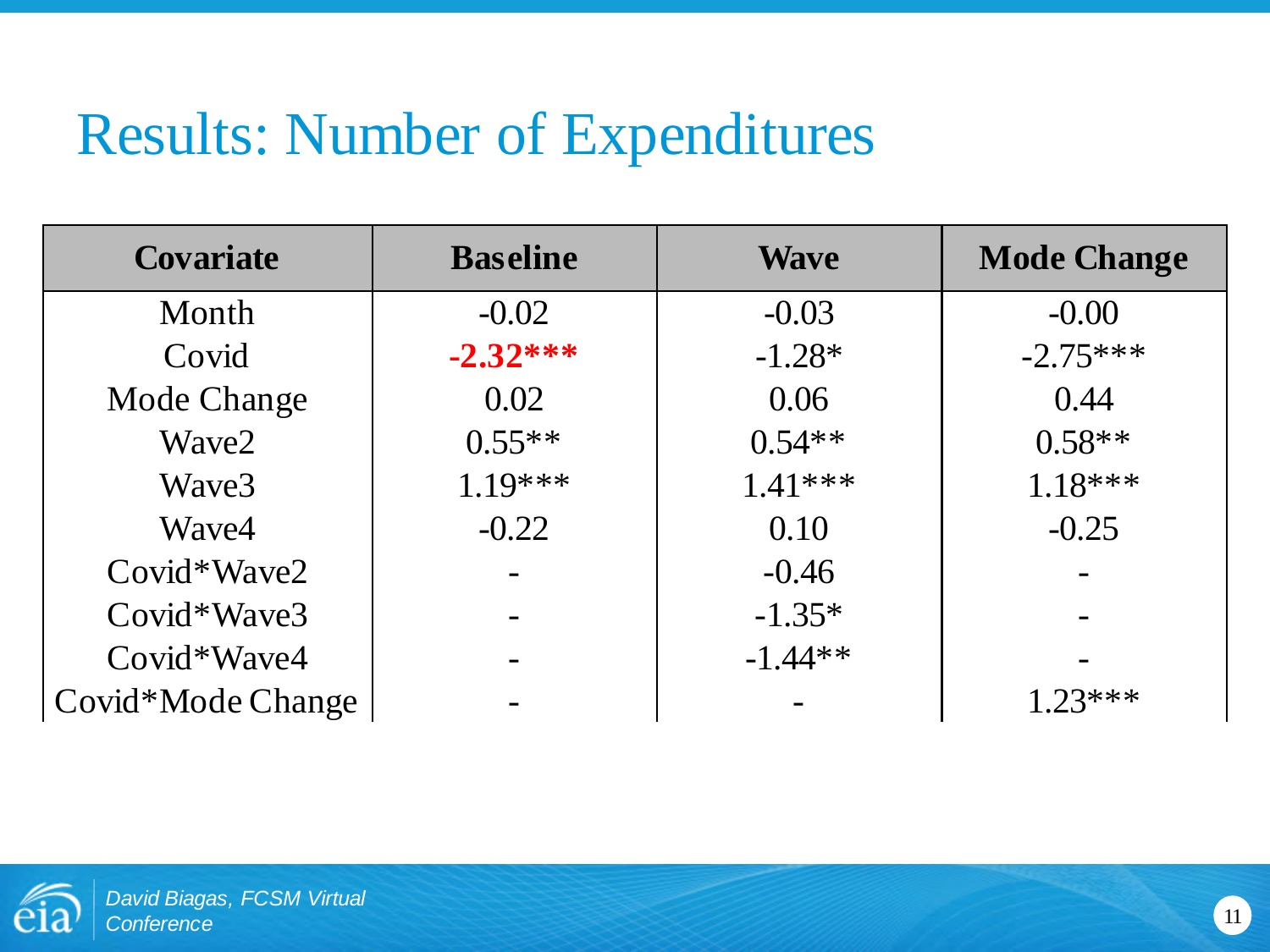| <b>Covariate</b>  | <b>Baseline</b> | <b>Wave</b> | <b>Mode Change</b> |
|-------------------|-----------------|-------------|--------------------|
| Month             | $-0.02$         | $-0.03$     | $-0.00$            |
| Covid             | $-2.32***$      | $-1.28*$    | $-2.75***$         |
| Mode Change       | 0.02            | 0.06        | 0.44               |
| Wave2             | $0.55**$        | $0.54**$    | $0.58**$           |
| Wave3             | 1.19***         | $1.41***$   | $1.18***$          |
| Wave4             | $-0.22$         | 0.10        | $-0.25$            |
| $Covid*Wave2$     |                 | $-0.46$     |                    |
| $Covid*Wave3$     |                 | $-1.35*$    |                    |
| Covid*Wave4       |                 | $-1.44**$   |                    |
| Covid*Mode Change |                 |             | $1.23***$          |

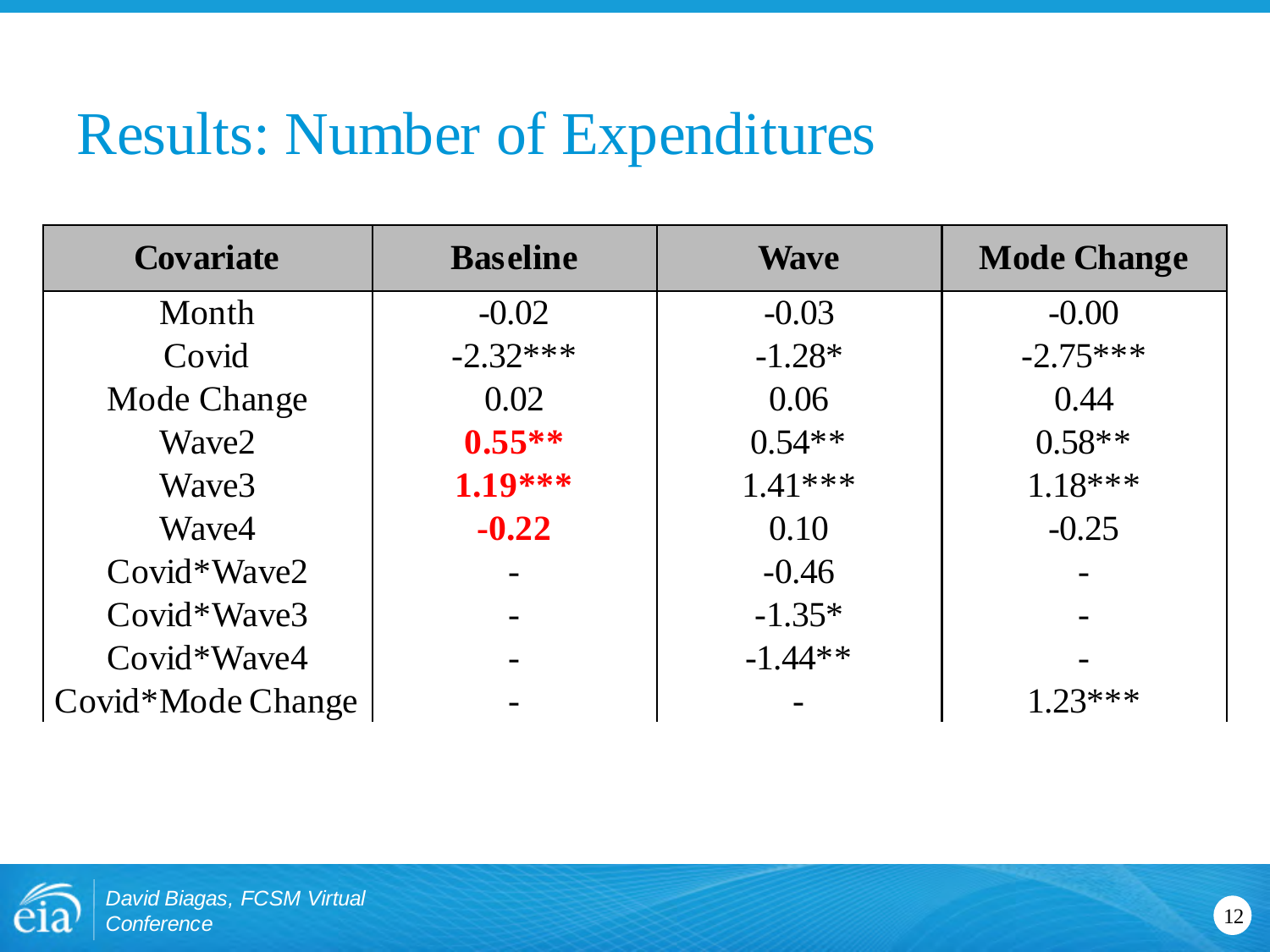| <b>Covariate</b>  | <b>Baseline</b> | <b>Wave</b> | <b>Mode Change</b> |
|-------------------|-----------------|-------------|--------------------|
| Month             | $-0.02$         | $-0.03$     | $-0.00$            |
| Covid             | $-2.32***$      | $-1.28*$    | $-2.75***$         |
| Mode Change       | 0.02            | 0.06        | 0.44               |
| Wave2             | $0.55**$        | $0.54**$    | $0.58**$           |
| Wave3             | $1.19***$       | $1.41***$   | $1.18***$          |
| Wave4             | $-0.22$         | 0.10        | $-0.25$            |
| $Covid*Wave2$     |                 | $-0.46$     |                    |
| $Covid*Wave3$     |                 | $-1.35*$    |                    |
| Covid*Wave4       |                 | $-1.44**$   |                    |
| Covid*Mode Change |                 |             | $123***$           |

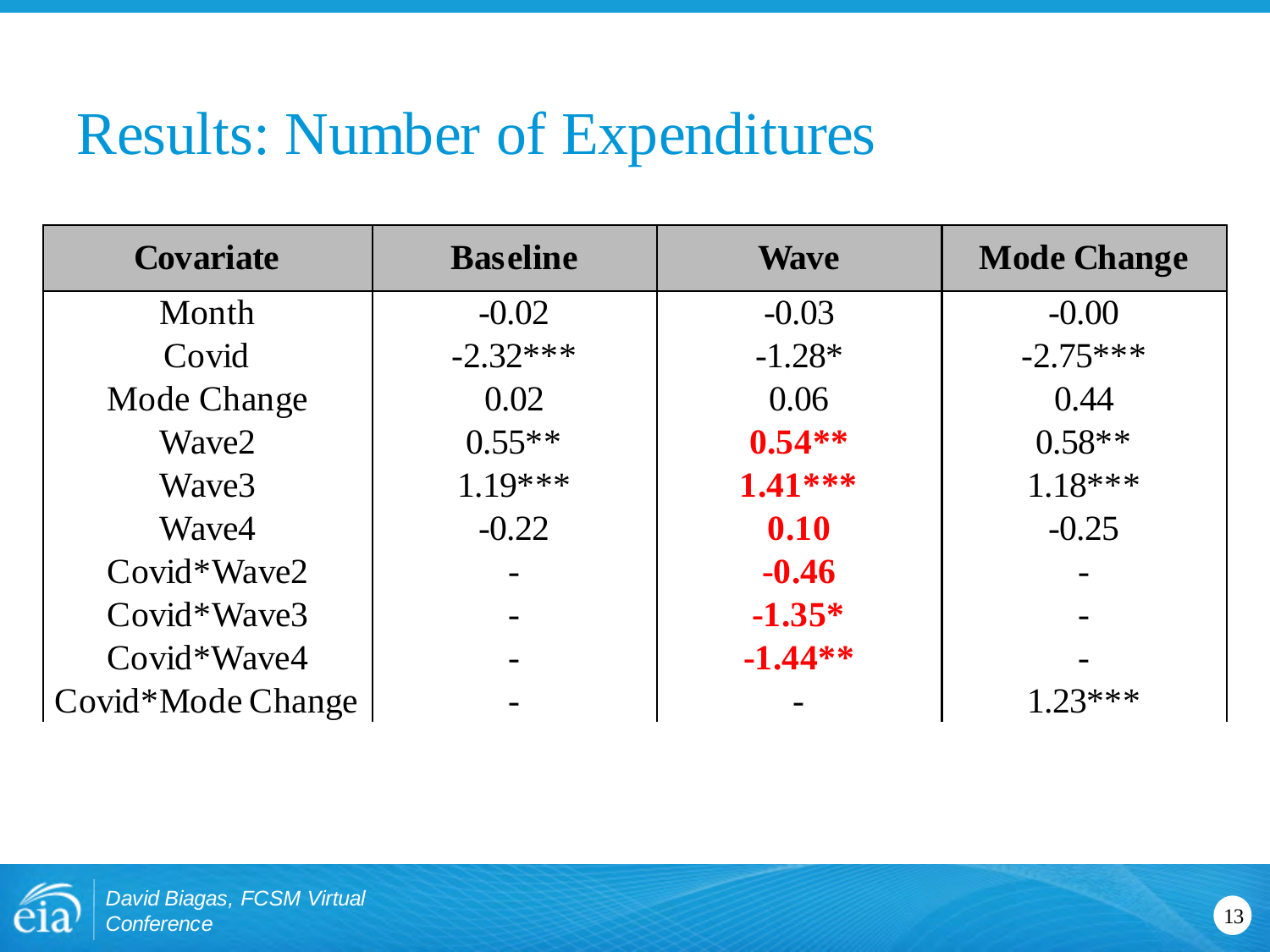| <b>Covariate</b>  | <b>Baseline</b> | <b>Wave</b> | <b>Mode Change</b> |
|-------------------|-----------------|-------------|--------------------|
| Month             | $-0.02$         | $-0.03$     | $-0.00$            |
| Covid             | $-2.32***$      | $-1.28*$    | $-2.75***$         |
| Mode Change       | 0.02            | 0.06        | 0.44               |
| Wave2             | $0.55**$        | $0.54**$    | $0.58**$           |
| Wave3             | $1.19***$       | $1.41***$   | $1.18***$          |
| Wave4             | $-0.22$         | 0.10        | $-0.25$            |
| Covid*Wave2       |                 | $-0.46$     |                    |
| $Covid*Wave3$     |                 | $-1.35*$    |                    |
| Covid*Wave4       |                 | $-1.44**$   |                    |
| Covid*Mode Change |                 |             | $1.23***$          |

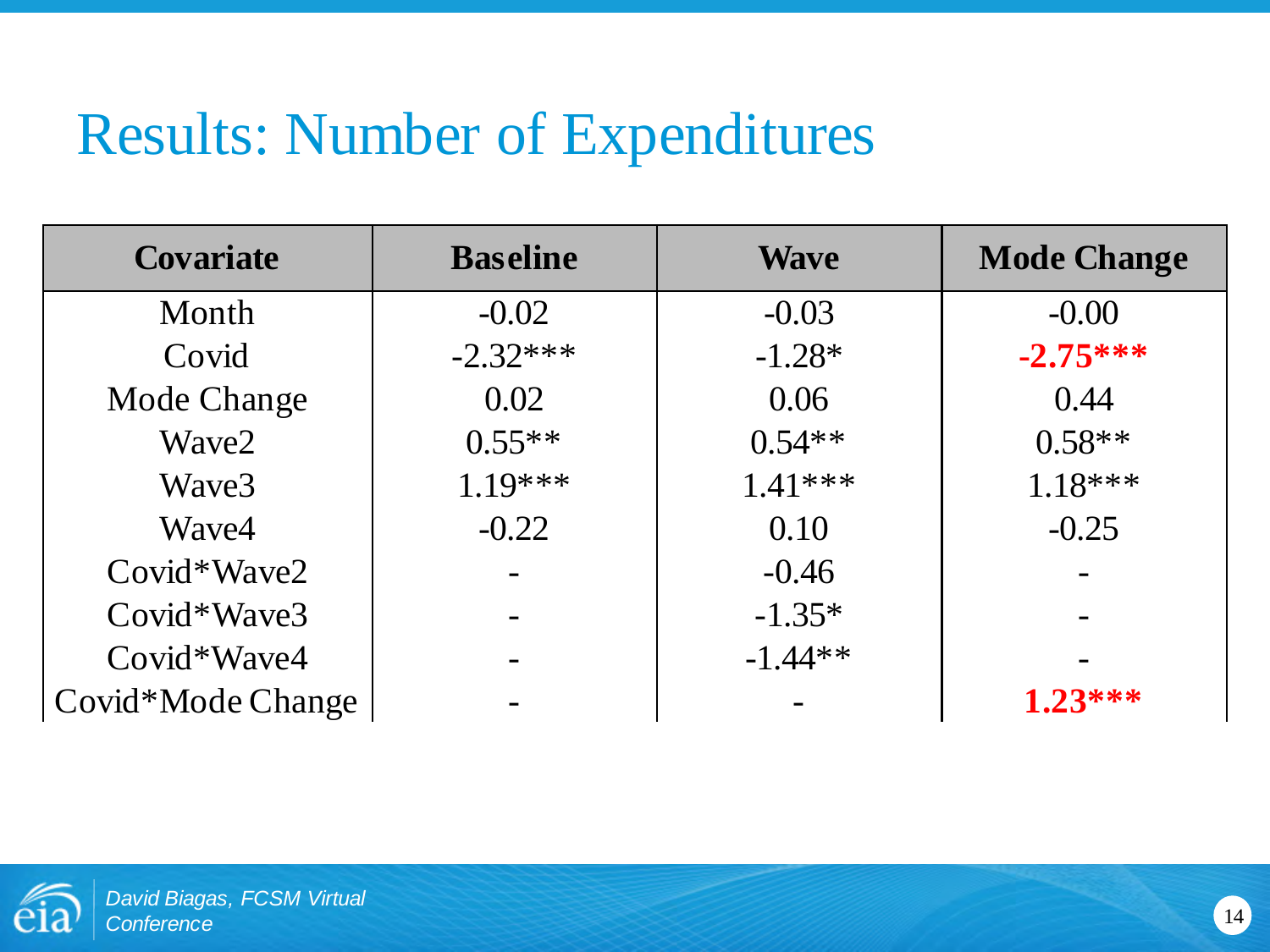| <b>Covariate</b>  | <b>Baseline</b> | <b>Wave</b> | <b>Mode Change</b> |
|-------------------|-----------------|-------------|--------------------|
| Month             | $0.00*$         | $0.00*$     | 0.00               |
| Covid             | $0.04***$       | 0.00        | $0.05***$          |
| Mode Change       | $-0.07***$      | $-0.07***$  | $-0.05***$         |
| Wave2             | $-0.24***$      | $-0.24***$  | $-0.25***$         |
| Wave3             | $-0.30***$      | $-0.31***$  | $-0.30***$         |
| Wave4             | $-0.17***$      | $-0.18***$  | $-0.17***$         |
| Covid*Wave2       |                 | 0.00        |                    |
| Covid*Wave3       |                 | $0.05*$     |                    |
| $Covid*Wave4$     |                 | $0.05*$     |                    |
| Covid*Mode Change |                 |             | $-0.04*$           |

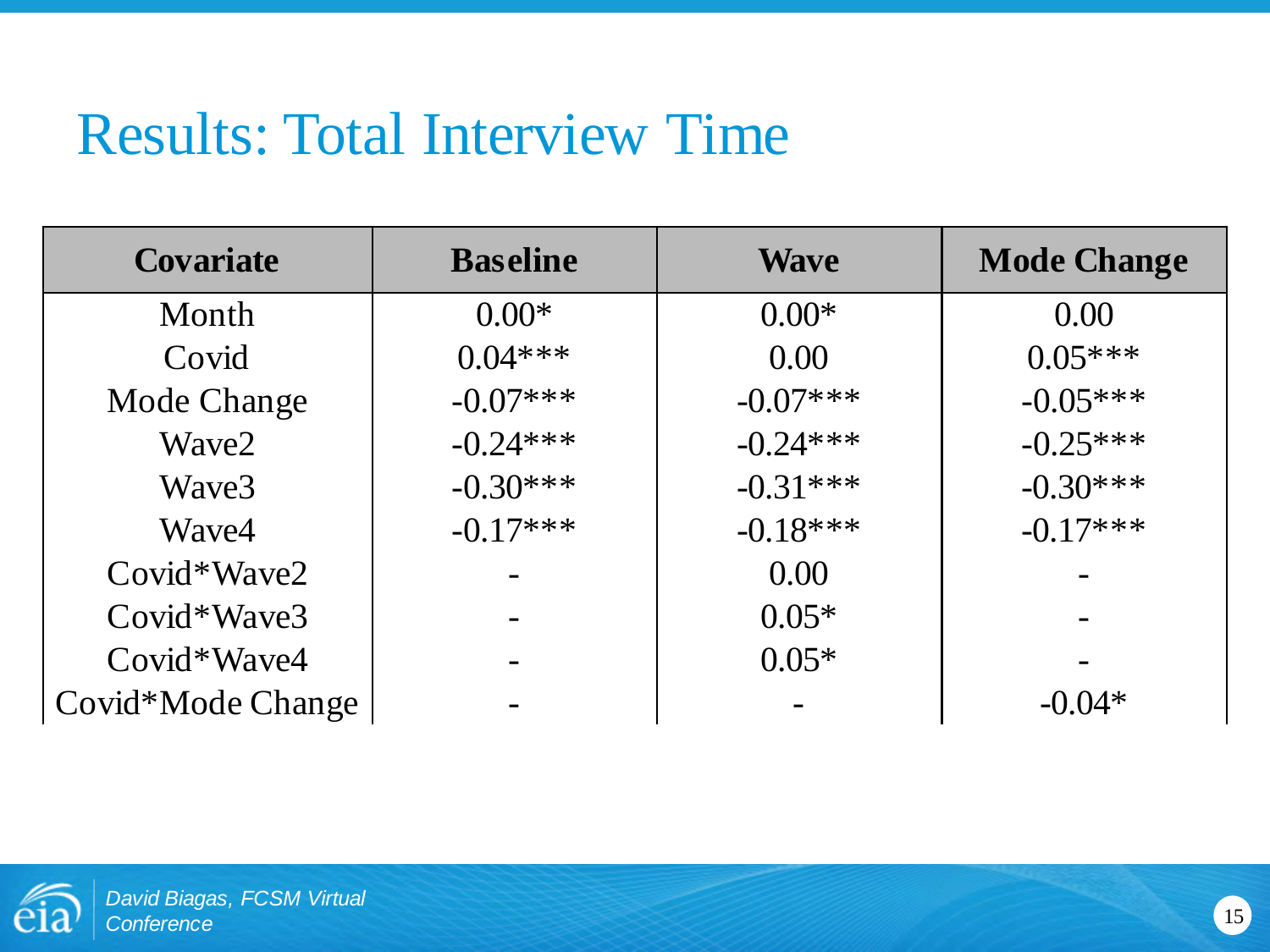| <b>Covariate</b>  | <b>Baseline</b> | <b>Wave</b> | <b>Mode Change</b> |
|-------------------|-----------------|-------------|--------------------|
| Month             | $0.00*$         | $0.00*$     | 0.00               |
| Covid             | $0.04***$       | 0.00        | $0.05***$          |
| Mode Change       | $-0.07***$      | $-0.07***$  | $-0.05***$         |
| Wave2             | $-0.24***$      | $-0.24***$  | $-0.25***$         |
| Wave3             | $-0.30***$      | $-0.31***$  | $-0.30***$         |
| Wave4             | $-0.17***$      | $-0.18***$  | $-0.17***$         |
| $Covid*Wave2$     |                 | 0.00        |                    |
| Covid*Wave3       |                 | $0.05*$     |                    |
| $Covid*Wave4$     |                 | $0.05*$     |                    |
| Covid*Mode Change |                 |             | $-0.04*$           |

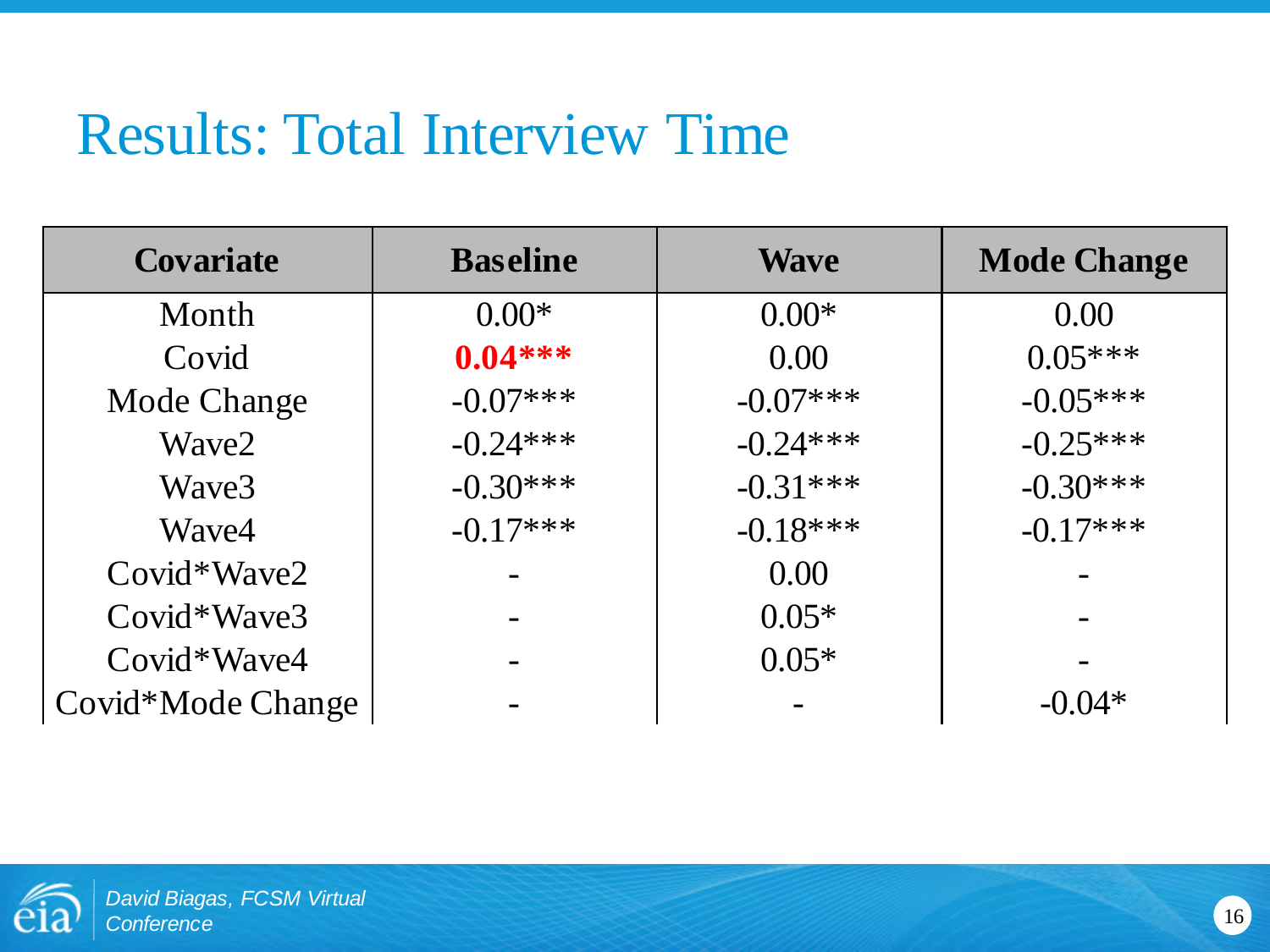| <b>Covariate</b>   | <b>Baseline</b> | <b>Wave</b> | <b>Mode Change</b> |
|--------------------|-----------------|-------------|--------------------|
| Month              | $0.00*$         | $0.00*$     | 0.00               |
| Covid              | $0.04***$       | 0.00        | $0.05***$          |
| <b>Mode Change</b> | $-0.07***$      | $-0.07***$  | $-0.05***$         |
| Wave2              | $-0.24***$      | $-0.24***$  | $-0.25***$         |
| Wave3              | $-0.30***$      | $-0.31***$  | $-0.30***$         |
| Wave4              | $-0.17***$      | $-0.18***$  | $-0.17***$         |
| $Covid*Wave2$      |                 | 0.00        |                    |
| Covid*Wave3        |                 | $0.05*$     |                    |
| $Covid*Wave4$      |                 | $0.05*$     |                    |
| Covid*Mode Change  |                 |             | $-0.04*$           |

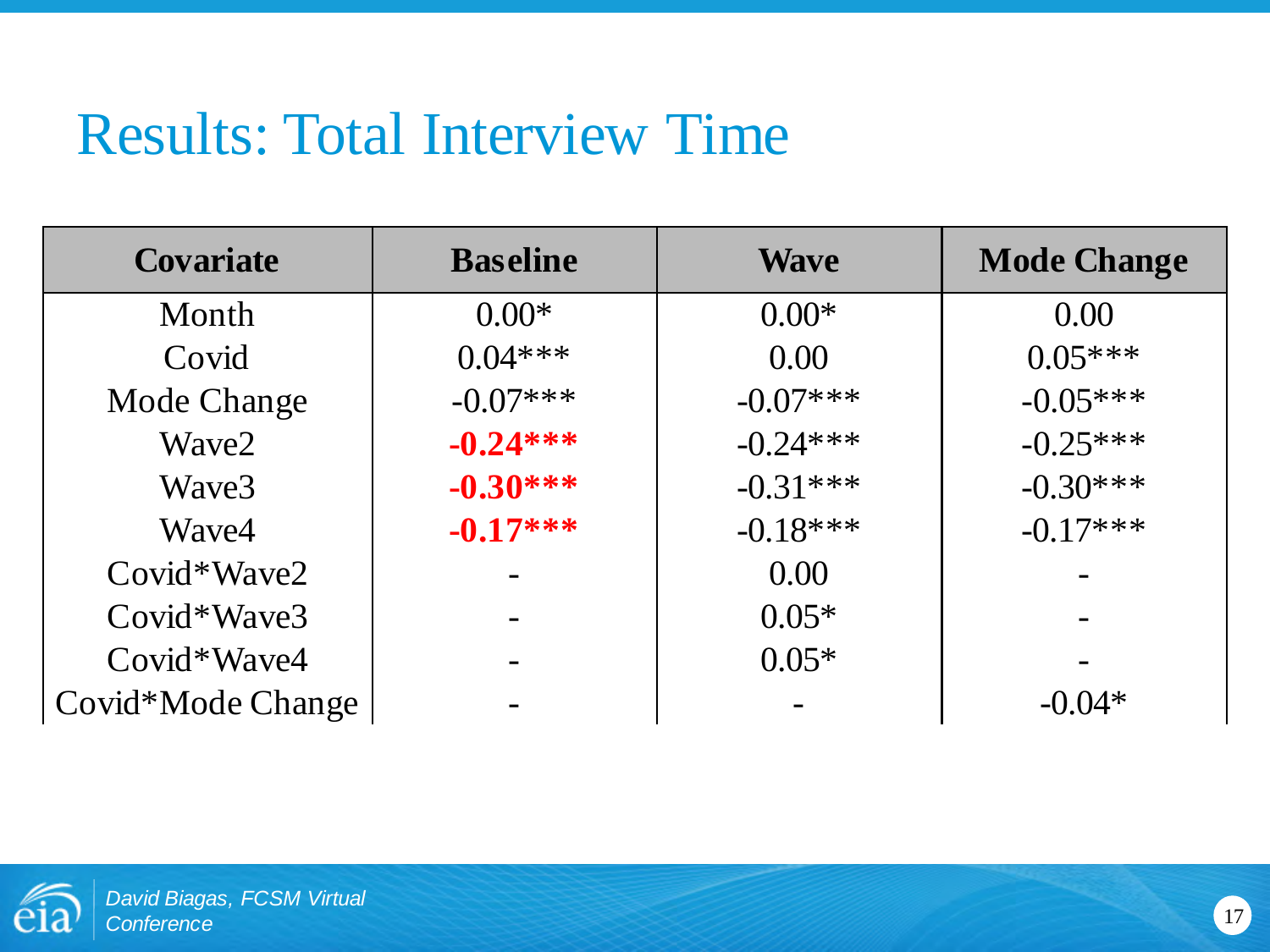| <b>Covariate</b>   | <b>Baseline</b> | <b>Wave</b> | <b>Mode Change</b> |
|--------------------|-----------------|-------------|--------------------|
| Month              | $0.00*$         | $0.00*$     | 0.00               |
| Covid              | $0.04***$       | 0.00        | $0.05***$          |
| <b>Mode Change</b> | $-0.07***$      | $-0.07***$  | $-0.05***$         |
| Wave2              | $-0.24***$      | $-0.24***$  | $-0.25***$         |
| Wave3              | $-0.30***$      | $-0.31***$  | $-0.30***$         |
| Wave4              | $-0.17***$      | $-0.18***$  | $-0.17***$         |
| $Covid*Wave2$      |                 | 0.00        |                    |
| Covid*Wave3        |                 | $0.05*$     |                    |
| $Covid*Wave4$      |                 | $0.05*$     |                    |
| Covid*Mode Change  |                 |             | $-0.04*$           |

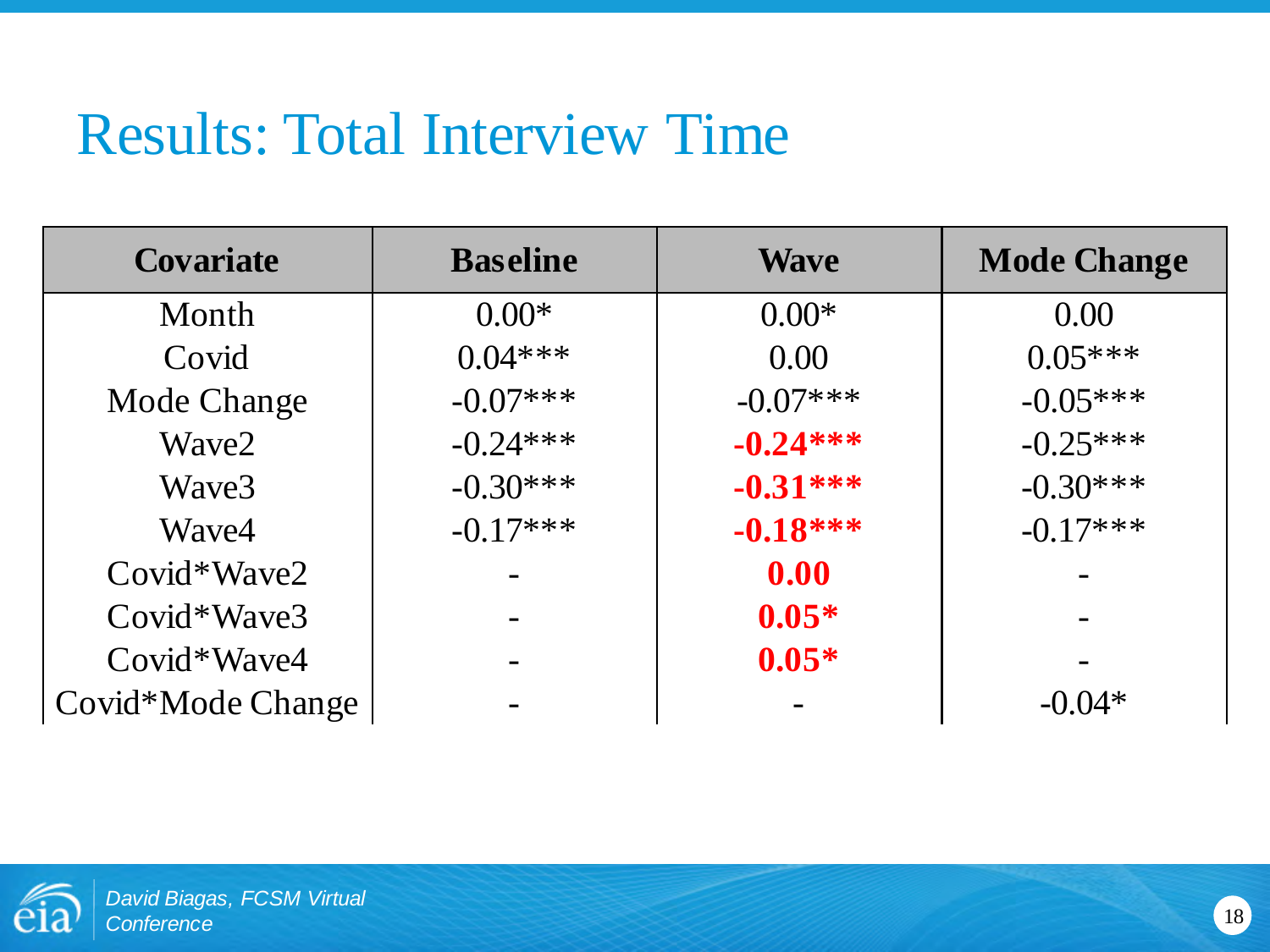| <b>Covariate</b>  | <b>Baseline</b> | <b>Wave</b> | <b>Mode Change</b> |
|-------------------|-----------------|-------------|--------------------|
| Month             | $0.00*$         | $0.00*$     | 0.00               |
| Covid             | $0.04***$       | 0.00        | $0.05***$          |
| Mode Change       | $-0.07***$      | $-0.07***$  | $-0.05***$         |
| Wave2             | $-0.24***$      | $-0.24***$  | $-0.25***$         |
| Wave3             | $-0.30***$      | $-0.31***$  | $-0.30***$         |
| Wave4             | $-0.17***$      | $-0.18***$  | $-0.17***$         |
| Covid*Wave2       |                 | 0.00        |                    |
| Covid*Wave3       |                 | $0.05*$     |                    |
| Covid*Wave4       |                 | $0.05*$     |                    |
| Covid*Mode Change |                 |             | $-0.04*$           |

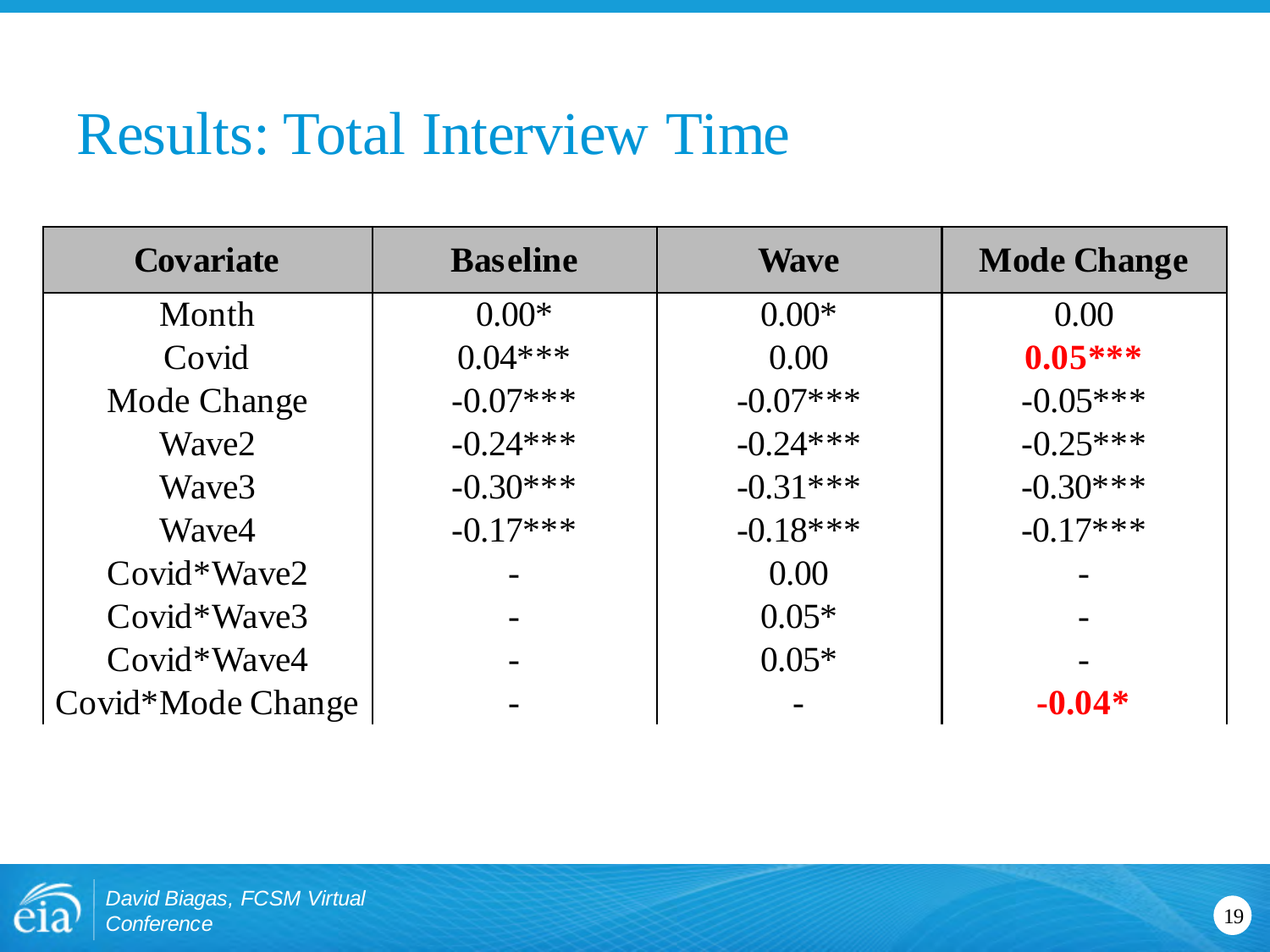### Results: Edited Expenditures

| <b>Covariate</b>  | <b>Baseline</b> | <b>Wave</b> | <b>Mode Change</b> |
|-------------------|-----------------|-------------|--------------------|
| Month             | $-0.00$         | $-0.00$     | $-0.00$            |
| Covid             | $-0.06***$      | $-0.08*$    | $-0.05*$           |
| Mode Change       | $-0.04**$       | $-0.05**$   | $-0.03$            |
| Wave2             | $-0.03*$        | $-0.04*$    | $-0.03*$           |
| Wave3             | $-0.06***$      | $-0.07***$  | $-0.06***$         |
| Wave4             | $-0.09***$      | $-0.09***$  | $-0.09***$         |
| Covid*Wave2       |                 | 0.05        |                    |
| $Covid*Wave3$     |                 | 0.01        |                    |
| Covid*Wave4       |                 | 0.01        |                    |
| Covid*Mode Change |                 |             | $-0.04$            |

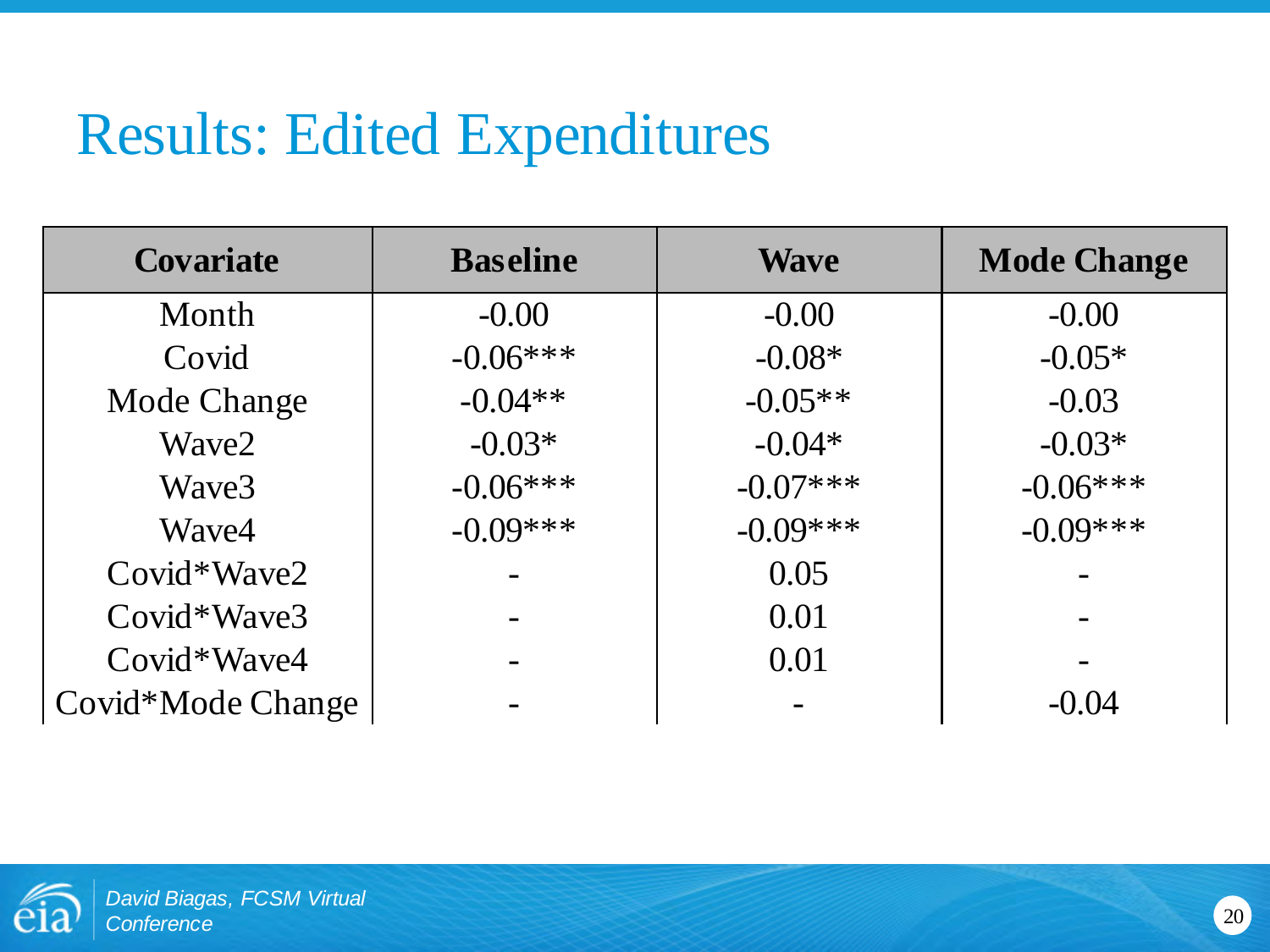# Results: Edited Expenditures

| <b>Covariate</b>   | <b>Baseline</b> | <b>Wave</b> | <b>Mode Change</b> |
|--------------------|-----------------|-------------|--------------------|
| Month              | $-0.00$         | $-0.00$     | $-0.00$            |
| Covid              | $-0.06***$      | $-0.08*$    | $-0.05*$           |
| <b>Mode Change</b> | $-0.04**$       | $-0.05**$   | $-0.03$            |
| Wave2              | $-0.03*$        | $-0.04*$    | $-0.03*$           |
| Wave3              | $-0.06***$      | $-0.07***$  | $-0.06***$         |
| Wave4              | $-0.09***$      | $-0.09***$  | $-0.09***$         |
| $Covid*Wave2$      |                 | 0.05        |                    |
| $Covid*Wave3$      |                 | 0.01        |                    |
| $Covid*Wave4$      |                 | 0.01        |                    |
| Covid*Mode Change  |                 |             | $-0.04$            |

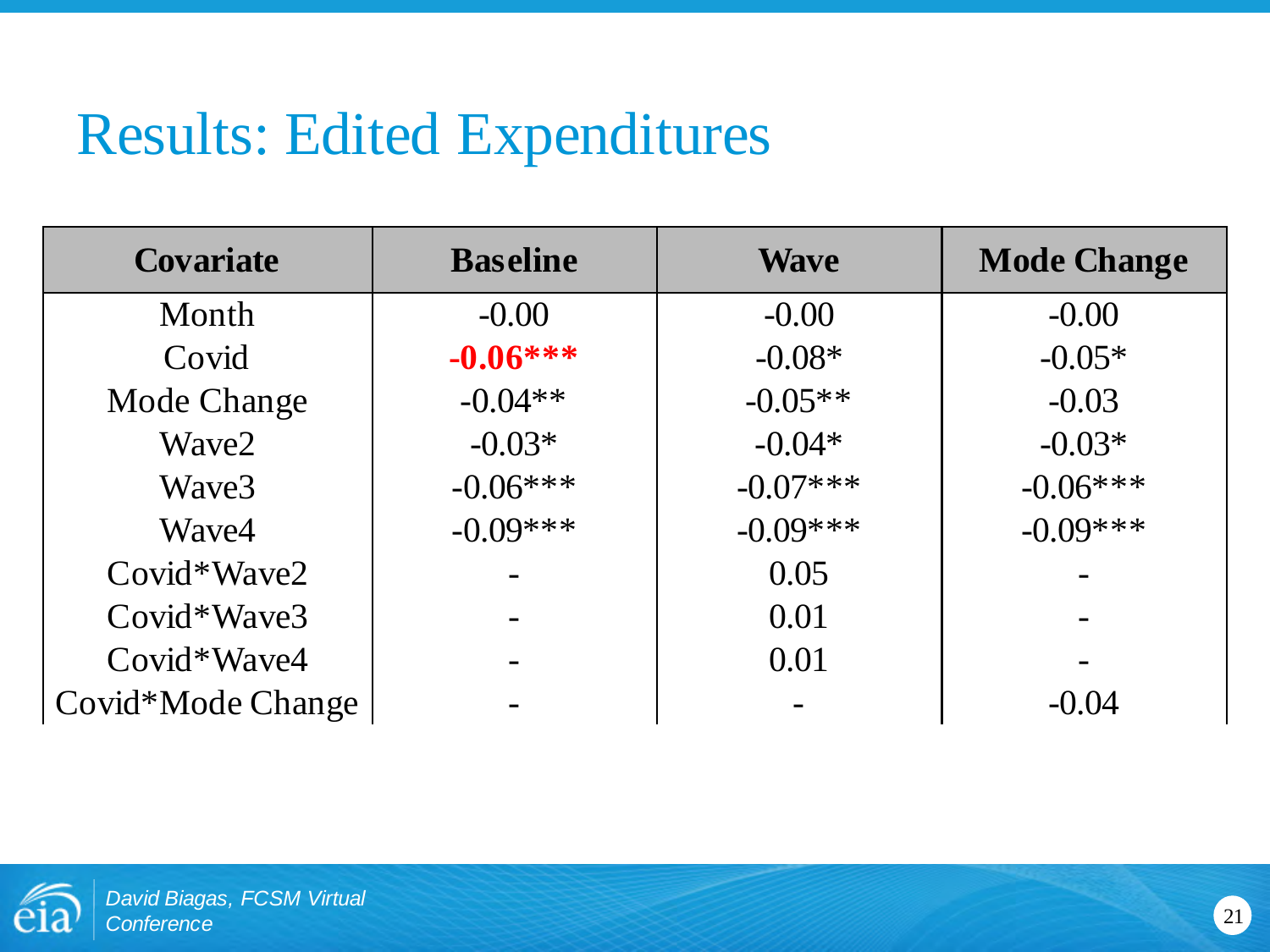# Results: Edited Expenditures

| <b>Covariate</b>   | <b>Baseline</b> | <b>Wave</b> | <b>Mode Change</b> |
|--------------------|-----------------|-------------|--------------------|
| Month              | $-0.00$         | $-0.00$     | $-0.00$            |
| Covid              | $-0.06***$      | $-0.08*$    | $-0.05*$           |
| <b>Mode Change</b> | $-0.04**$       | $-0.05**$   | $-0.03$            |
| Wave2              | $-0.03*$        | $-0.04*$    | $-0.03*$           |
| Wave3              | $-0.06***$      | $-0.07***$  | $-0.06***$         |
| Wave4              | $-0.09***$      | $-0.09***$  | $-0.09***$         |
| Covid*Wave2        |                 | 0.05        |                    |
| $Covid*Wave3$      |                 | 0.01        |                    |
| $Covid*Wave4$      |                 | 0.01        |                    |
| Covid*Mode Change  |                 |             | $-0.04$            |

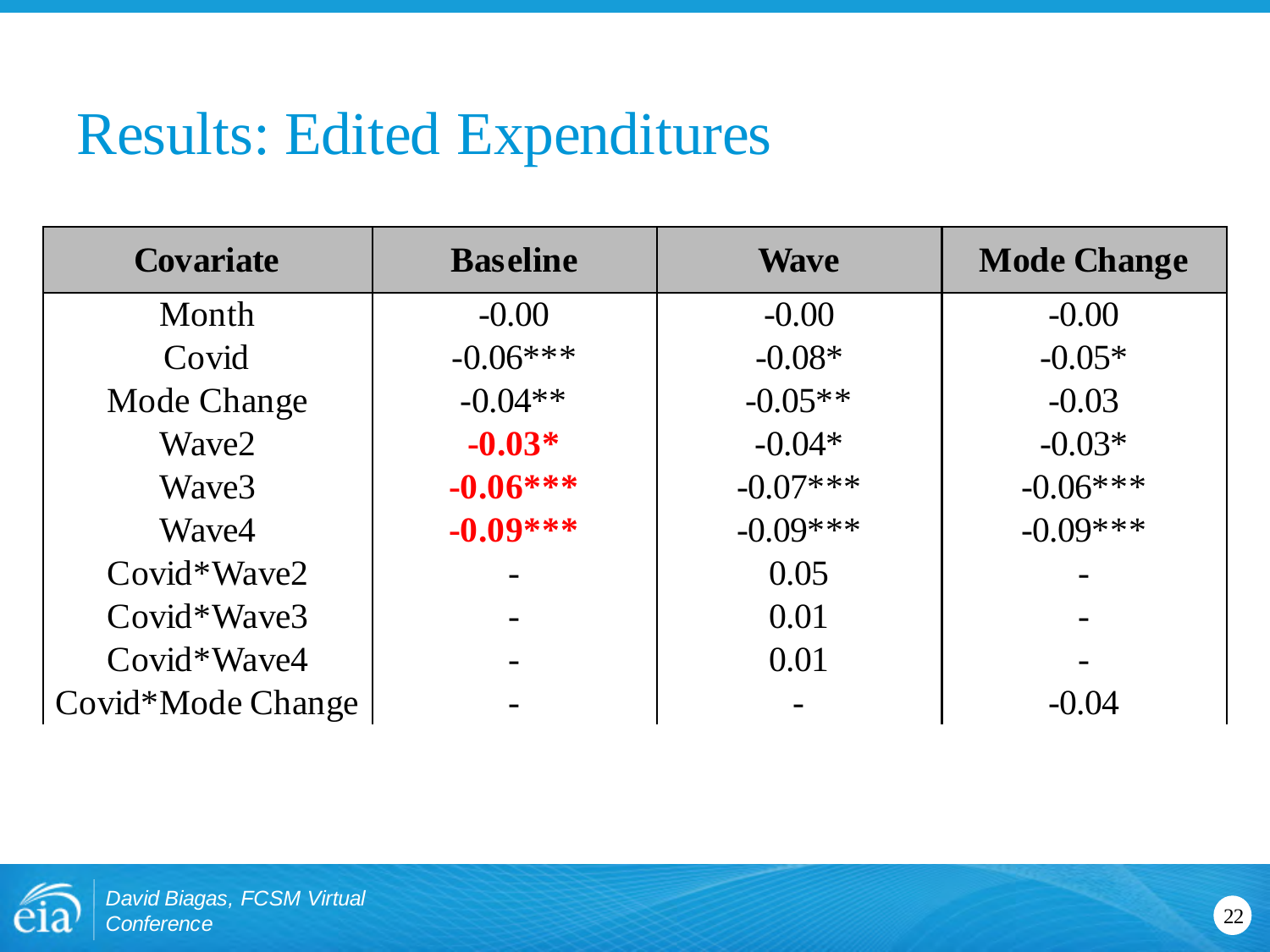#### Results: Rounded Expenditures

| <b>Covariate</b>  | <b>Baseline</b> | <b>Wave</b> | <b>Mode Change</b> |
|-------------------|-----------------|-------------|--------------------|
| Month             | $-0.00$         | $-0.00$     | $-0.00$            |
| Covid             | $-0.02***$      | $-0.03**$   | $-0.02***$         |
| Mode Change       | $-0.00$         | $-0.00$     | $-0.00$            |
| Wave2             | $-0.01$         | $-0.01$     | $-0.01$            |
| Wave3             | $-0.02***$      | $-0.02***$  | $-0.02***$         |
| Wave4             | $-0.03***$      | $-0.03***$  | $-0.03***$         |
| $Covid*Wave2$     |                 | $-0.00$     |                    |
| $Covid*Wave3$     |                 | 0.00        |                    |
| $Covid*Wave4$     |                 | 0.01        |                    |
| Covid*Mode Change |                 |             | $-0.01$            |

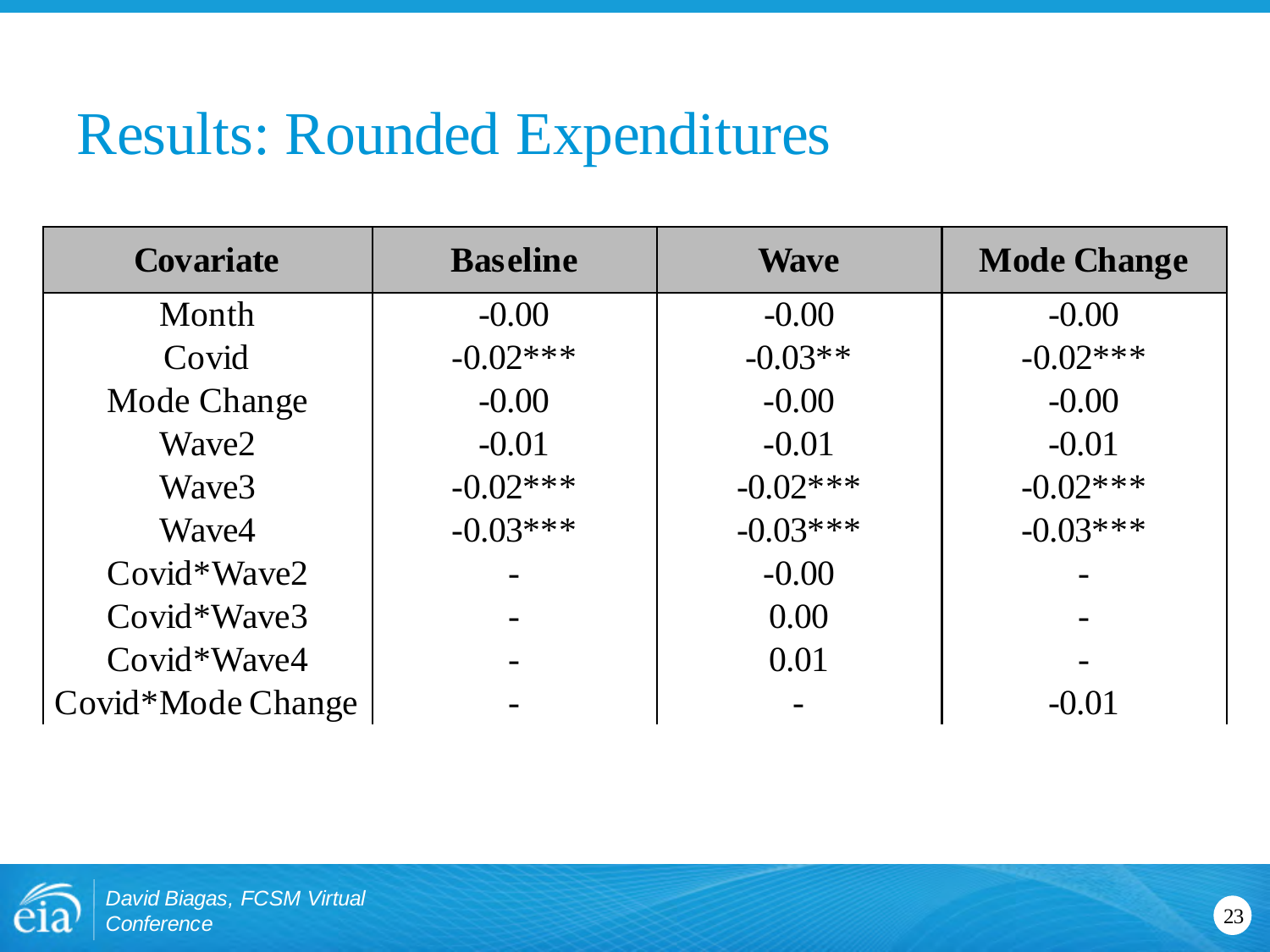#### Results: Rounded Expenditures

| <b>Covariate</b>   | <b>Baseline</b> | <b>Wave</b> | <b>Mode Change</b> |
|--------------------|-----------------|-------------|--------------------|
| Month              | $-0.00$         | $-0.00$     | $-0.00$            |
| Covid              | $-0.02***$      | $-0.03**$   | $-0.02***$         |
| <b>Mode Change</b> | $-0.00$         | $-0.00$     | $-0.00$            |
| Wave2              | $-0.01$         | $-0.01$     | $-0.01$            |
| Wave3              | $-0.02***$      | $-0.02***$  | $-0.02***$         |
| Wave4              | $-0.03***$      | $-0.03***$  | $-0.03***$         |
| $Covid*Wave2$      |                 | $-0.00$     |                    |
| $Covid*Wave3$      |                 | 0.00        |                    |
| $Covid*Wave4$      |                 | 0.01        |                    |
| Covid*Mode Change  |                 |             | $-0.01$            |

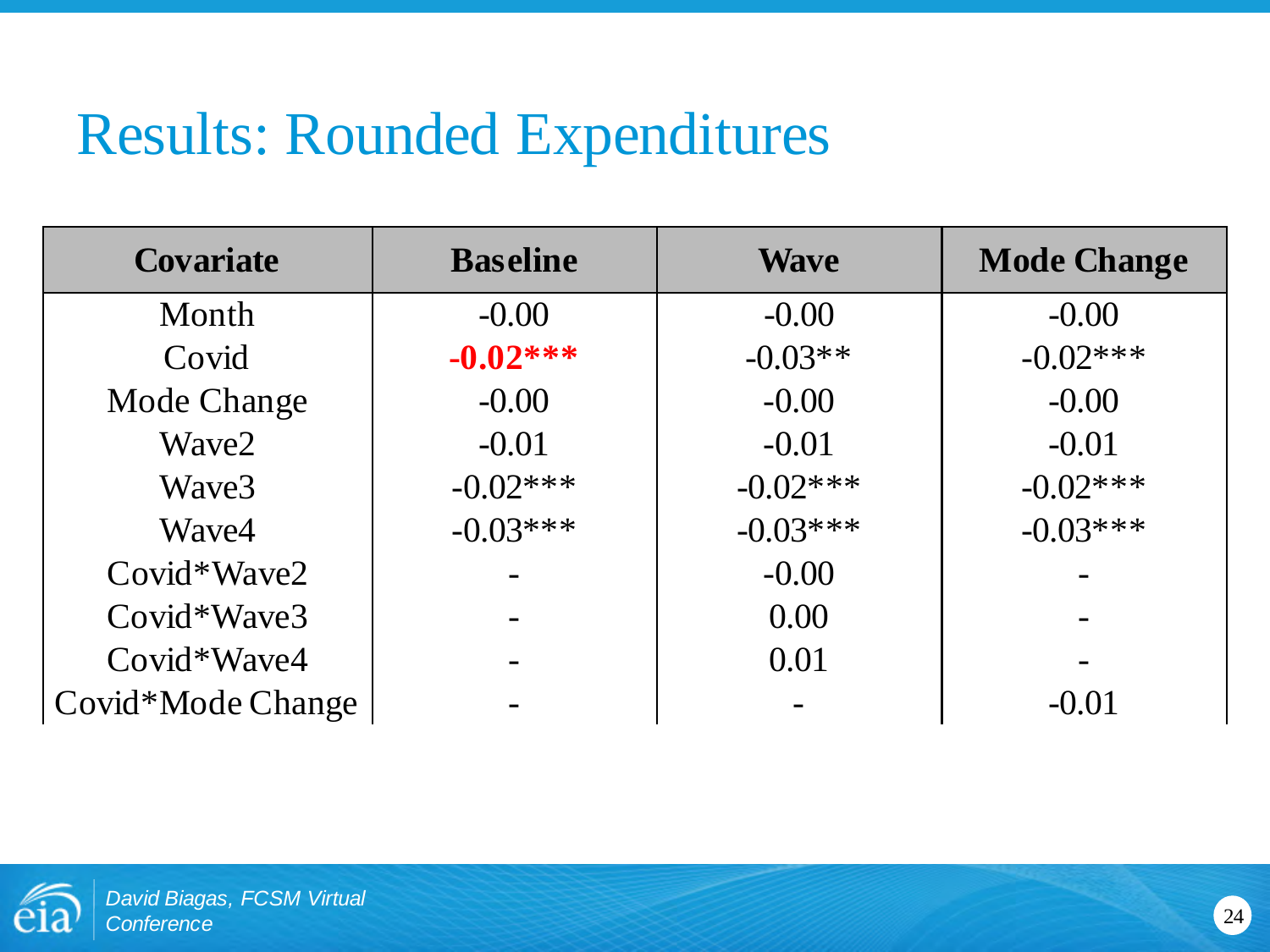#### Results: Rounded Expenditures

| <b>Covariate</b>   | <b>Baseline</b> | <b>Wave</b> | <b>Mode Change</b> |
|--------------------|-----------------|-------------|--------------------|
| Month              | $-0.00$         | $-0.00$     | $-0.00$            |
| Covid              | $-0.02***$      | $-0.03**$   | $-0.02***$         |
| <b>Mode Change</b> | $-0.00$         | $-0.00$     | $-0.00$            |
| Wave2              | $-0.01$         | $-0.01$     | $-0.01$            |
| Wave3              | $-0.02***$      | $-0.02***$  | $-0.02***$         |
| Wave4              | $-0.03***$      | $-0.03***$  | $-0.03***$         |
| Covid*Wave2        |                 | $-0.00$     |                    |
| $Covid*Wave3$      |                 | 0.00        |                    |
| $Covid*Wave4$      |                 | 0.01        |                    |
| Covid*Mode Change  |                 |             | $-0.01$            |

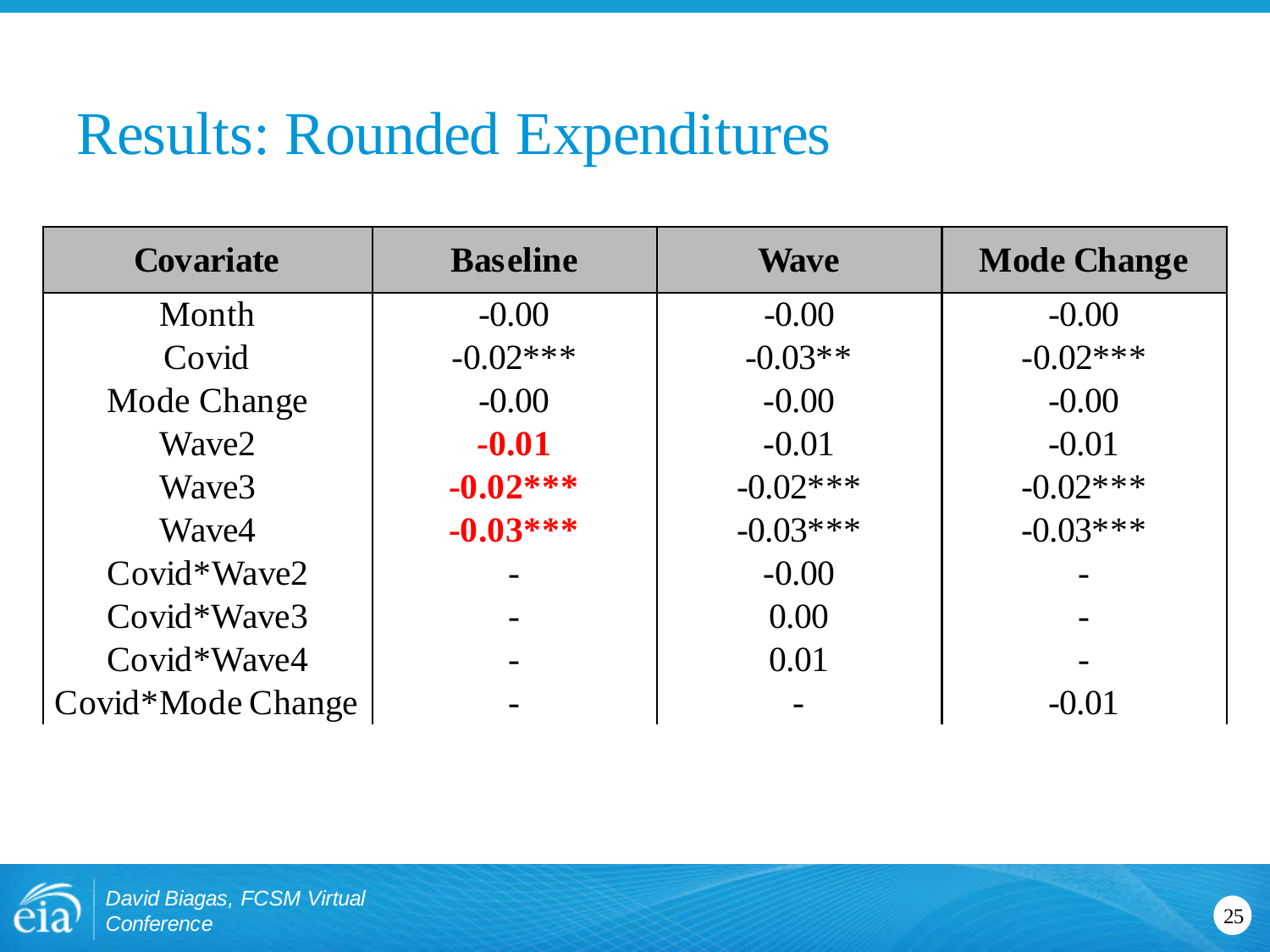# **Conclusions**

- Examined the effect of covid on several indicators of data quality
	- Expenditures, number of expenditures, interview time and number of rounded and edited expenditures
- Effect of covid on data quality varies:
	- By outcome in question
	- To a lesser extent, by wave and mode change